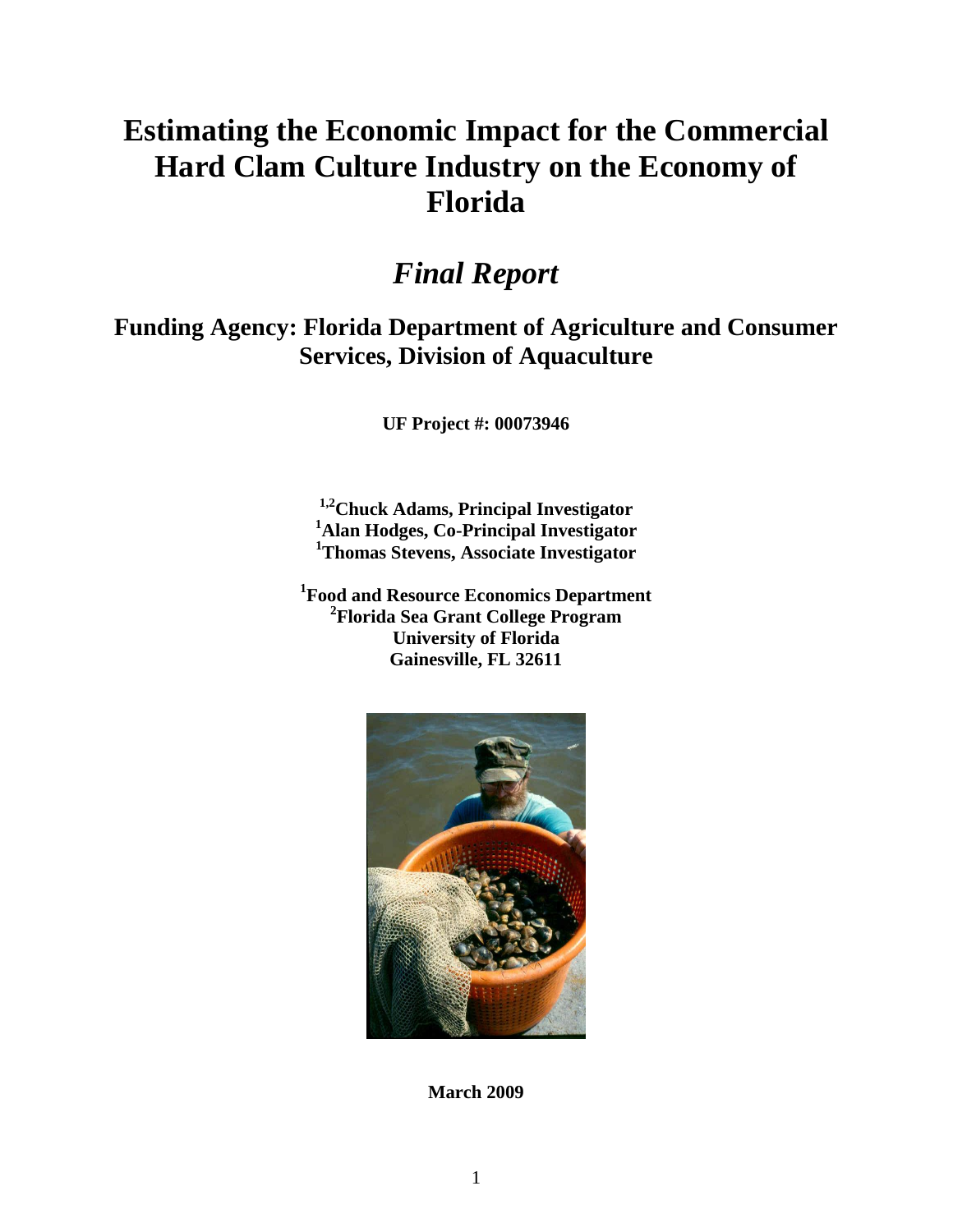#### **Introduction**

Commercially cultured hard clams have become the single most economically important food item grown by the Florida aquaculture industry. From humble beginnings in the late 1980's, the farm gate sales of cultured hard clams have equaled or exceeded the growth realized by the more established aquaculture sectors in Florida. This growth is linked to a strong demand for cultured molluscan shellfish, support by the relevant state agencies, and a continued supply of high quality coastal water within the regions where hard clams are cultured.

The sales of hard clams have generated significant economic activity within the primary culture regions. A study conducted by the University of Florida during 2000 found that the economic impact of the cultured hard clam industry on the economy of Florida was approximately \$34 million (Philippakos, et al, 2001). Such information is of particular value as the industry attempts to convey to state resource managers and local decision-makers the importance of their industry to the well-being of local communities and the statewide economy Florida.

A follow-up study to the 2000 study was recently funded by the Division of Aquaculture, FDACS, at the request of the Statewide Clam Industry Task Force. The study was designed to replicate the original study by Philippakos, et al (2001) and assess how the economic impact of the industry had changed. The primary objective of the study was to measure the economic impact to the Florida economy generated by the commercial hard clam culture industry during 2007. This report provides an overview of the key study findings of this most recent economic impact assessment of the Florida commercial hard clam culture industry.

### **Methods**

#### **Survey Development and Implementation**

The information necessary for the impact assessment was collected via a combined mailout/telephone survey. The survey instrument was designed and administered by the staff of the Division of Aquaculture, Florida Department of Agricultural and Consumer Services (FDACS) in Tallahassee, Florida. The survey instrument was similar to that utilized by Philippakos, et al (2001) (See **Appendix A**). The survey was initially mailed to 52 certified shellfish dealers in Florida who purchased or sold during 2007 hard clams cultured in Florida. The survey solicited information on the regional location of the business $(s)$ , numbers of cultured hard clams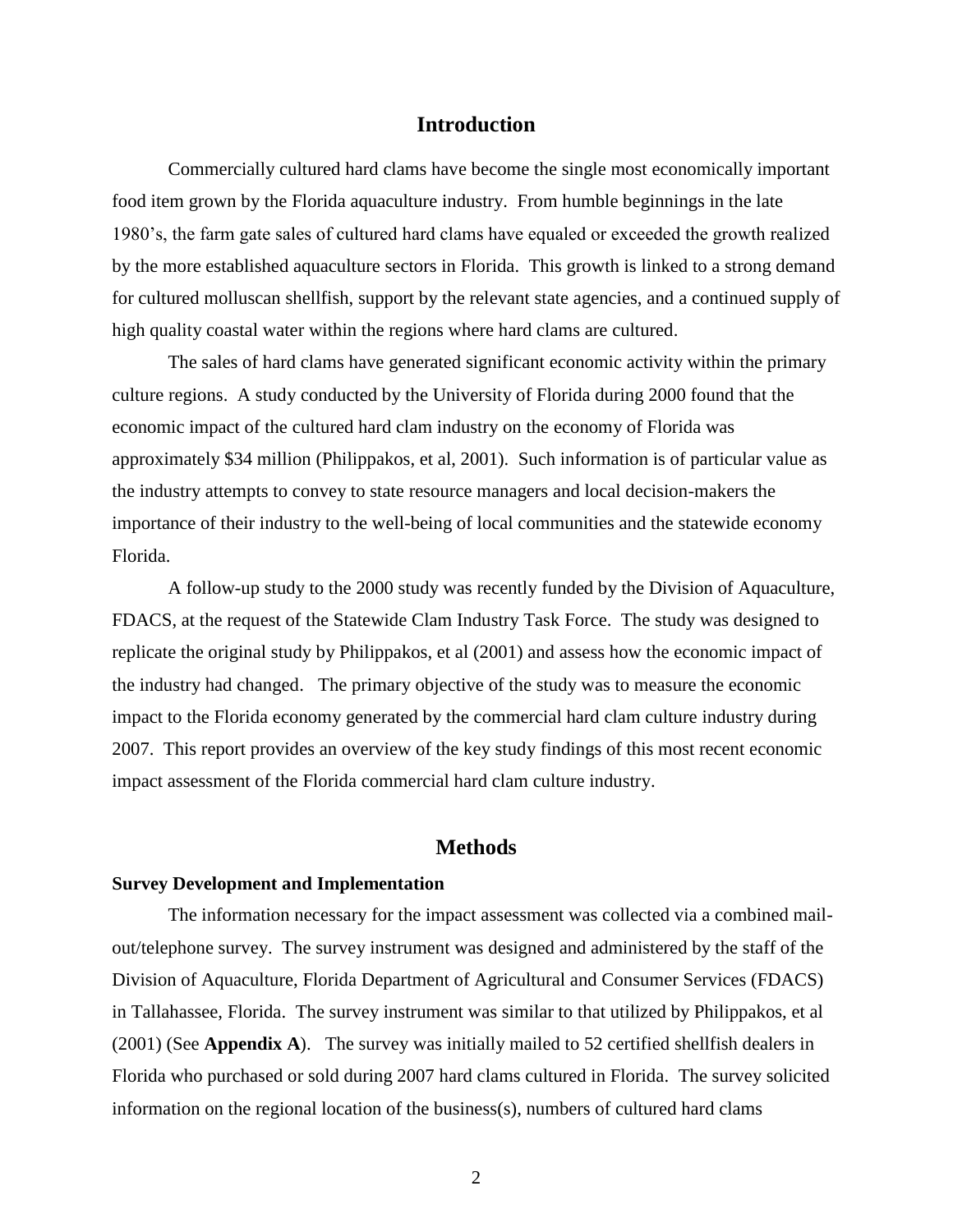purchased and sold, the origin of their clam supplies, destination of clam sales (by region and type of purveyor), and prices received. The survey was initially mailed to each shellfish dealer, whom was asked to complete and return by a given deadline. However, a follow-up phone call by FDACS staff attempted to assist each dealer in completing their respective questionnaire, without asking the respondent to reveal confidential information. In some cases, the research team at the University of Florida contacted the respondent directly to assist in completing the questionnaire. Once completed, the questionnaires were mailed directly to the University of Florida, Food and Resource Economics Department (FRED) for assimilation into a master data set. The data were then utilized by the FRED research team as input into the IMPLAN model maintained by FRED. The IMPLAN model is used extensively for assessments of the economic impact on county, region, and statewide economies resulting from specific industry sector activity.

With regard to the current study, primary data and information collected via the survey were utilized by the IMPLAN model to generate an economic impact estimate relative to each of three defined regions of Florida, as well as on a statewide basis. The regions are delineated on a map provided in on the first page of the survey instrument, with a list of the counties contained within each region on the last page (See **Appendix A)**. Region 1 is the northwest/Big Bend area, Region 2 is southwest area, and Region 3 is the east coast. Philippakos, et al (2001) reported findings for all three regions separately. However, due to confidentiality concerns associated with fewer observations, the survey findings in associated with Regions 2 and 3 in the current report are combined (heretofore referred to as "Regions 2 & 3").

#### **Economic Impact Assessment**

This section describes the assumptions and methods of an economic impact analysis of clam grower and processor activities in Florida during 2007. The regional sources and destinations of revenues and expenditures are important in economic impact analysis because these factors determine whether or not business revenues generate multiplier effects for a regional economy. When locally produced goods and services are sold or exported outside the local or regional economy, "new" dollars enter that economy and "multiplier" effects (secondary economic activities), or impacts, result. These secondary impacts occur as directly affected businesses purchase locally produced inputs and as households of these business owners and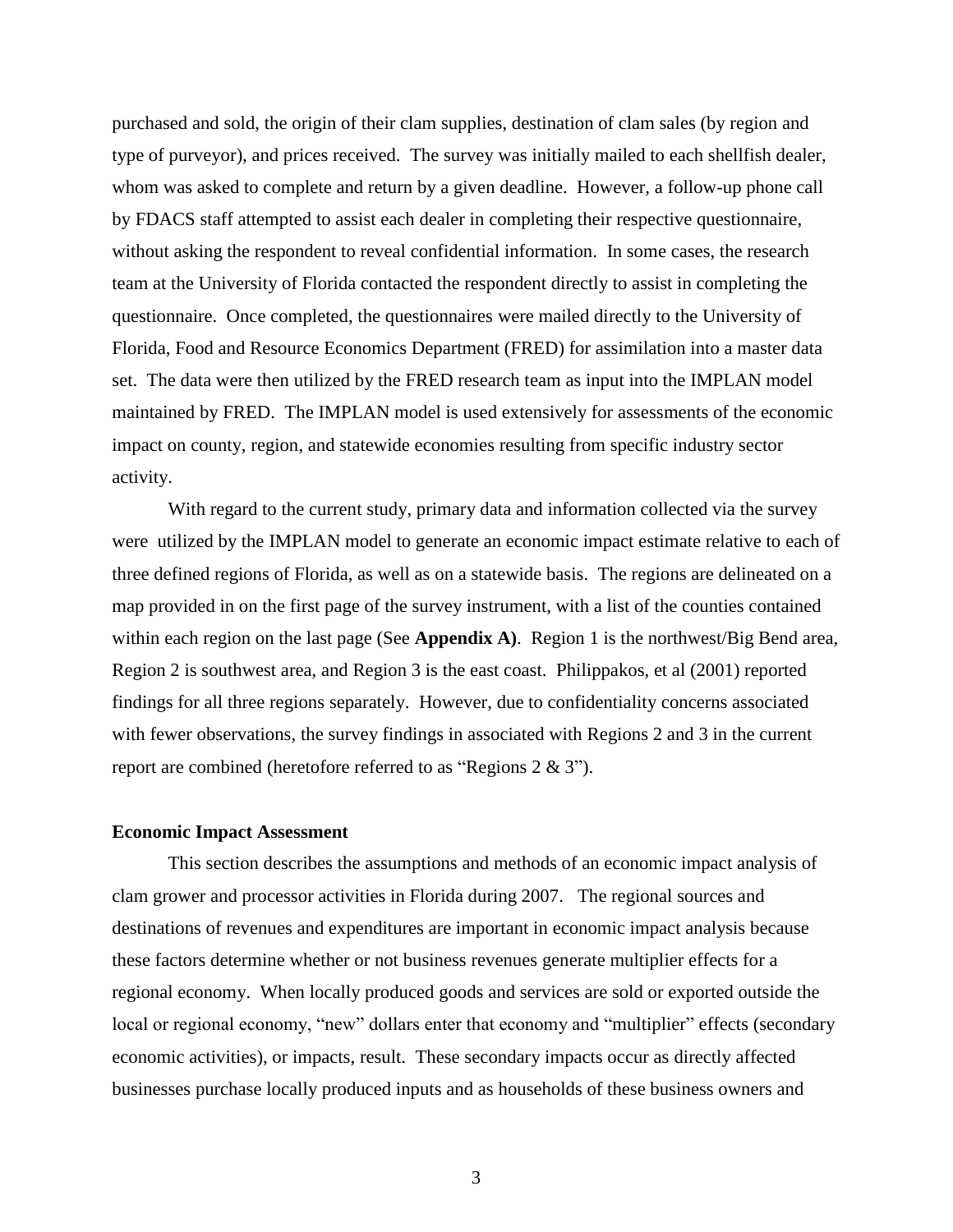employees spend their earnings at other local businesses. If some of the necessary business inputs are not available locally, then dollars will leave the local economy when these items are imported, and the secondary impacts will be reduced. Economic impact analysis uses inputoutput models and detailed data on the regional economy to track and count these transactions.

The types of economic impacts estimated with the input-output models include output, value-added, labor income, other property income, indirect business taxes, and employment. Output impacts equal the value of intermediate inputs used by business plus total value-added. Value-added equals the sum of labor income, other property income, and indirect business taxes. These impacts can occur through direct, indirect, or induced effects. Direct effects are the revenues and jobs created directly by an industry or event. Indirect effects occur when clam growers and processors purchase inputs from local suppliers to carry out their business activities. Induced effects occur when the households of proprietors and employees of these businesses spend their earnings for personal consumption within the local economy. The total economic impacts of an event or activity equal the sum of these direct, indirect, and induced impacts. (See the Glossary at the end of the report for formal definitions.)

A survey of clam processors in Florida was conducted during the summer of 2008. Data on the types and location of clam sources and destination of clam sales in 2007 were obtained, in addition to the volume and unit prices associated with these sales. Unit prices were reported for clam sales to each type of buyer. Expenditures for initial clam purchases and sales revenues for the responding wholesale firms were computed from these prices and volumes within each region. Survey respondents were asked to identify their business location, and the location of their sources and outlets of clams, by one of three regions within the State of Florida, or outside the State (as described earlier in this report). The amounts and geographic sources of revenue were used in conjunction with an IMPLAN® (Minnesota IMPLAN Group) input-output model to estimate the economic impacts of the industry by region and for the State. Note that, due to confidentiality issues previously discussed, the findings are reported for Region 1 and for the combined Regions 2 & 3.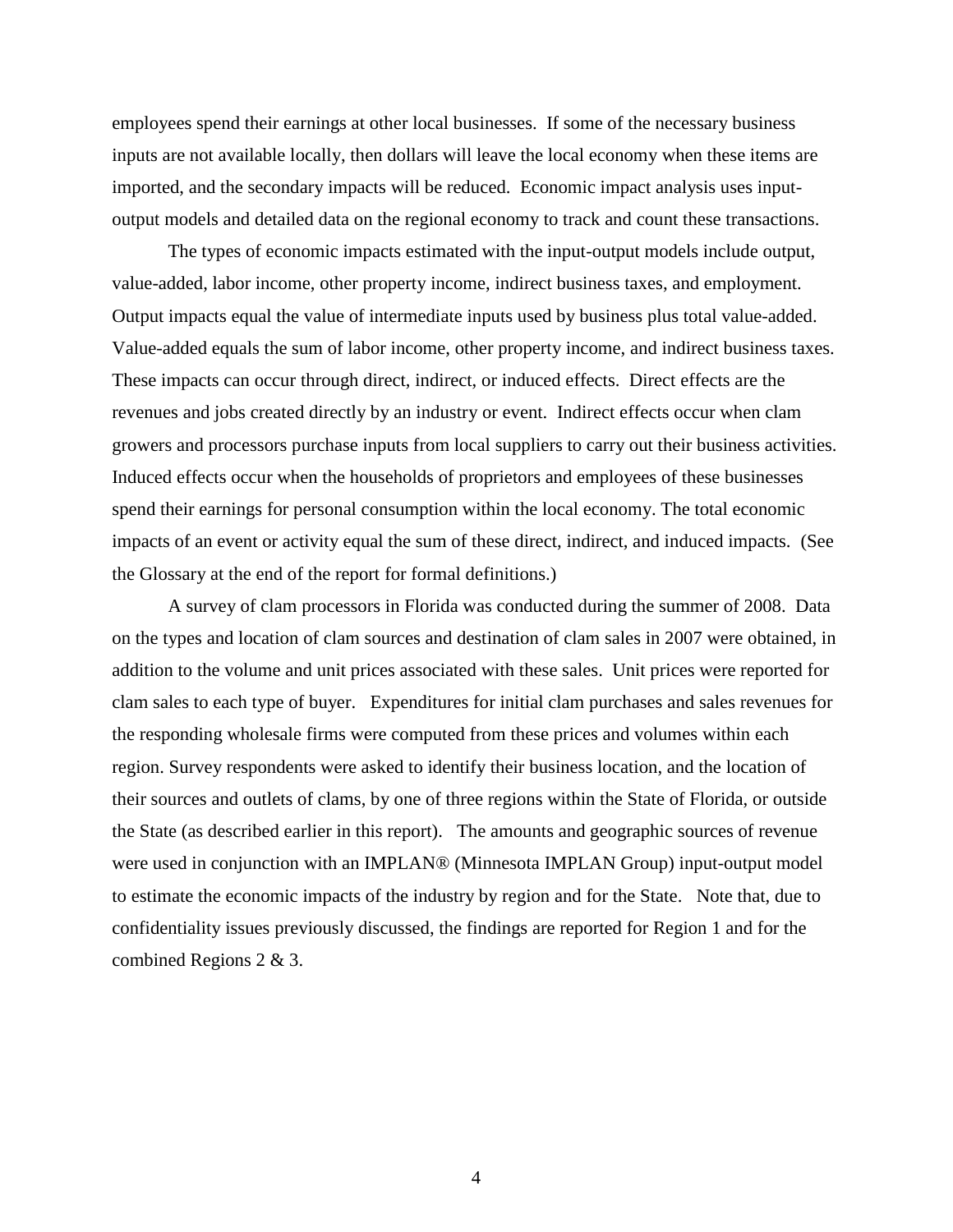### **Survey Findings**

#### **Survey Sample**

The survey questionnaire was sent out to all certified wholesale shellfish dealers in Florida who had purchased and/or distributed cultured hard clams during 2007. A total of 52 firms were identified through FDACS records. Each of these firms was mailed a questionnaire to complete and return. Of those firms, 42 returned surveys that were completed such that data could be utilized for the analysis. The overall rate of return for the survey was 80.8 percent. Of the 42 firms that completed surveys, 24 were located in Region 1, while 18 were from Regions 2 or 3. The distribution of numbers of clams sold and reported clam sales, by region, is given in Table 1.

#### **Regional Distribution of Clam Sales by Growers and Processors**

The regional distribution of clam sales by *growers to processors* is presented in Table 2. Clam sales by *processors to their buyers*, by region, are shown in Table 3. Total revenues for Florida clam *growers* (all regions) were estimated at \$18,995,747 (Table 2). Grower revenues in Region 1 totaled \$17,897,643. Grower revenues in Regions 2 & 3, totaled \$1,098,104. Florida clam *processor* revenues totaled \$26,730,012 for the State as a whole in 2007 (Table 3). This was comprised of \$19,907,636 in revenues for Region 1 processors, and \$6,822,377 in processor revenues in Regions 2 & 3.

Clam processors occasionally sell or purchase clams from other processors or wholesalers, which are later resold to retail or other consumer type outlets. These clams represent a source of "double counting", which needs to be accounted for in the analysis. In this case, the value of clams that was reported to have been acquired *from* other processors/wholesalers within the State was subtracted from the total revenues for each region and the State. Reported sales of clams *to* other processor/wholesalers were not deducted from regional or State totals, because most of these sales went to firms located outside the state of Florida, or they were assumed to be already included in the reported quantities that were acquired from other processors. The total number of clams reported to be acquired from other processor/wholesalers (i.e., double counted) was 15,499,260. Deducting these clams from the total number of clams handled results in a total net volume of 184,776,784 cultured hard clams for the State of Florida during 2007 (Table 3).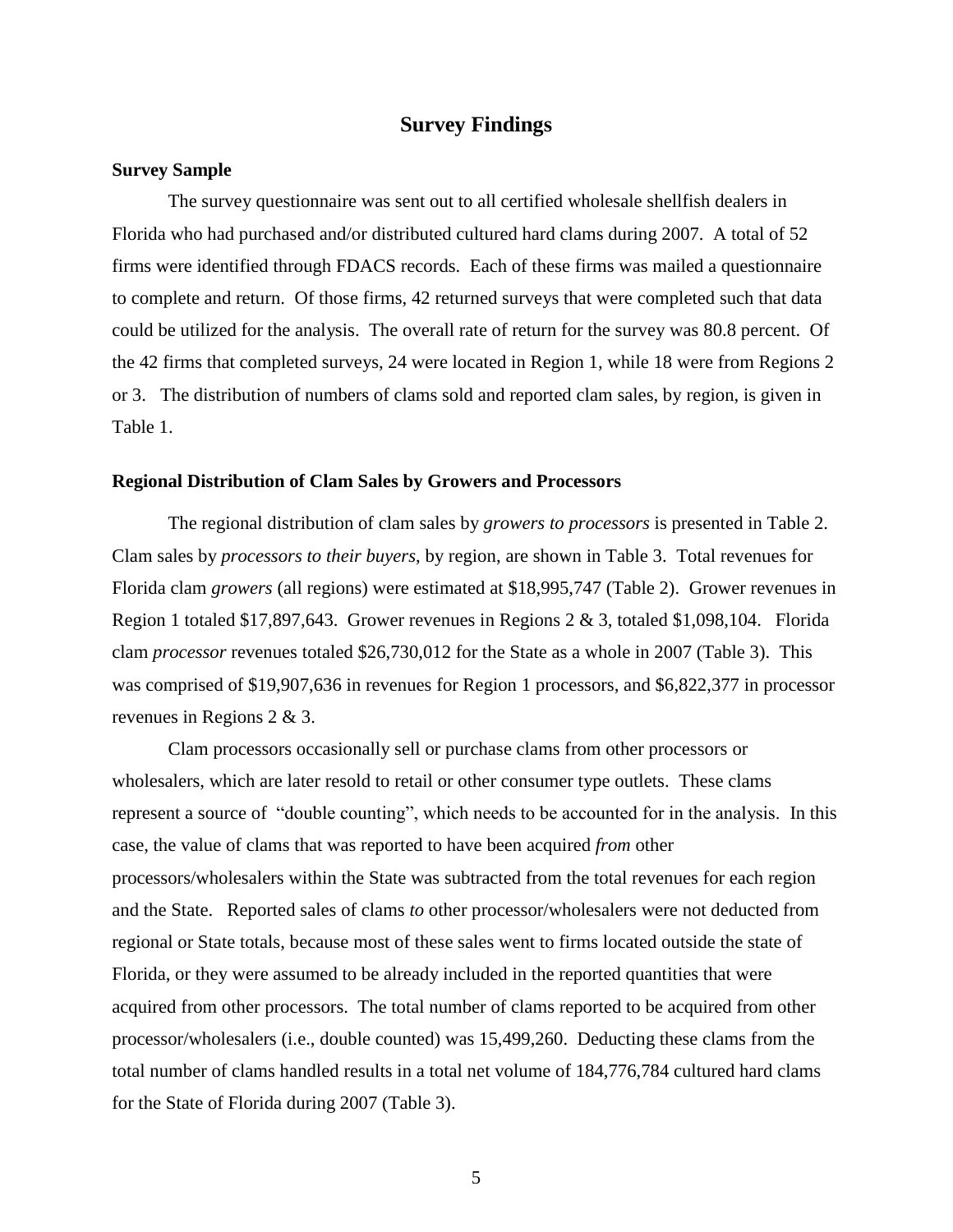Also note the average implicit prices (per clam) reportedly received by processors for their sales, by market destination. Prices vary by market destination and dealer region. For example, the average price received by wholesale dealers in Region 1 for sales to Out-of-State buyers (\$0.160) was higher than the price received by wholesale dealers in Regions 2 and 3 for their out of state sales (\$0.131). The average implicit price (across all sales destinations) received by dealers in Region 1 was \$0.150, compared to \$0.132 for dealers in Regions 2 & 3. The average price received by all dealers to all sales destinations was \$0.145.

#### **Processor Sales by Type of Buyer**

The survey solicited wholesale dealer sales by type of buyer and the regional destination of sales (Table 4). The majority of clam were sold by respondents in either region were to other wholesale dealers. Respondents in Regions 1 and Regions 2 & 3 sold 75,552,808 and 36,732,980 clams, respectively, to other wholesale dealers. The second most important buyer for either region was retailers, followed by restaurant buyers and final consumers. Of the total sales among all respondents, 60% were to other wholesale dealers; 32% to retail buyers; 5.6% to restaurant buyers; and 1.1% to final consumers. Also note that the highest average prices received by Region 1 dealers were from sales to restaurant buyers (\$0.216 per clam), while the highest prices received by Region 2 & 3 dealers were from sales to consumers (\$0.209 per clam). On average across all respondents, the highest prices were received from sales to consumers (\$0.192), with the next highest prices received from sales to restaurants (\$0.183).

#### **Estimating the Economic Impacts of the Clam Industry**

The economic impacts of the clam industry in Florida were estimated at the regional level for both clam growers and processors. State-level impacts were estimated by summing these regional impacts. Economic input-output models used to estimate these impacts and were constructed with the IMPLAN® software system using 2006 data for the United States, the State of Florida, and its individual counties. Although the IMPLAN software includes over 500 industry sectors to which expenditures or revenues can be assigned for estimating impacts, none were found that closely resemble clam production in Florida. As a result, the impacts for Florida clam production were estimated using a modified production function for IMPLAN sector 16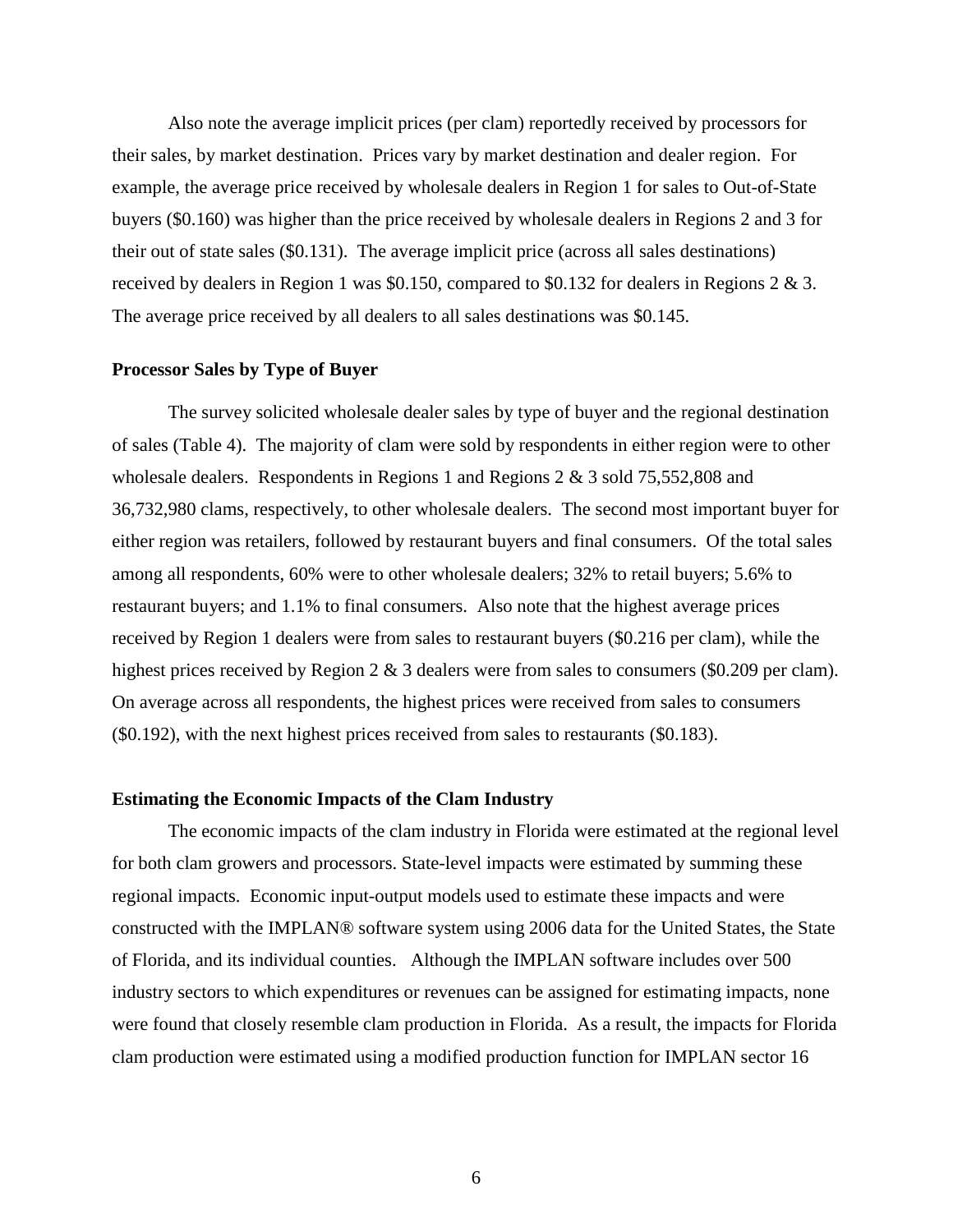(Fishing) based on hard clam grower cost and earnings data published by Adams and van Blokland (1998) and Adams and Sturmer (2004).

IMPLAN sector number 71 (Seafood Product, Preparation and Packaging Sector) was used to represent the Florida clam processing industry, with some minor modifications. Clam processors spend a larger percent of their budget purchasing clams from growers (represented by the IMPLAN Fishing industry) than do U.S. seafood processors, on average. In IMPLAN, the share of processors' expenditures used to purchase clams was increased from approximately 32 percent, to 71 percent, on average, depending on the region within the State. Growers received, on average, \$0.10 per clam in Region 1, and \$0.11 per clam in Regions 2 & 3. The ratio of prices that processors buy and sell clams determines the proportion of their revenues used to buy clams since there is a one-to-one relationship in that specific production function. Since the economic impacts generated by clam growers was estimated separately, the proportion of total regional demand for clams supplied by the region itself (the regional purchase coefficient) was set to zero. This prevented the input-output model from counting the indirect effects of clam processor sales on clam growers (which would have resulted in double-counting clam grower impacts).

The results from the regional analysis of clam industry economic impacts are presented in Tables 5, 6, and 7. Economic impacts for Region 1, and Regions 2 & 3 combined, are shown in Tables 5 and 6 respectively. The combined regional impacts of all clam growers and processors in the State (representing the State-level impacts in this case) are presented in Table 7.

**Region 1 Impacts -** From revenues of \$17.9 million (M), it is estimated that *clam growers* generated a total output impact of \$35.2 M for Region 1 in 2007 (Table 5, top section). The Value-added impact from Region 1 grower activities was estimated at \$21.3 M. This impact was composed predominately of \$17.2 M in Labor Income. Other Property Income impacts totaled \$3.1 M and Indirect Business Tax impacts totaled \$0.97 M for Region 1. About three-fourths of the secondary (indirect and induced) impacts generated by clam growers in Region 1 are from induced effects. This is because growing clams is very labor and management intensive. This is also evident in the larger number of proprietor and employee jobs created by clam growing enterprises; 422 in total. These employment impacts include the number of full-time, part-time, and seasonal jobs.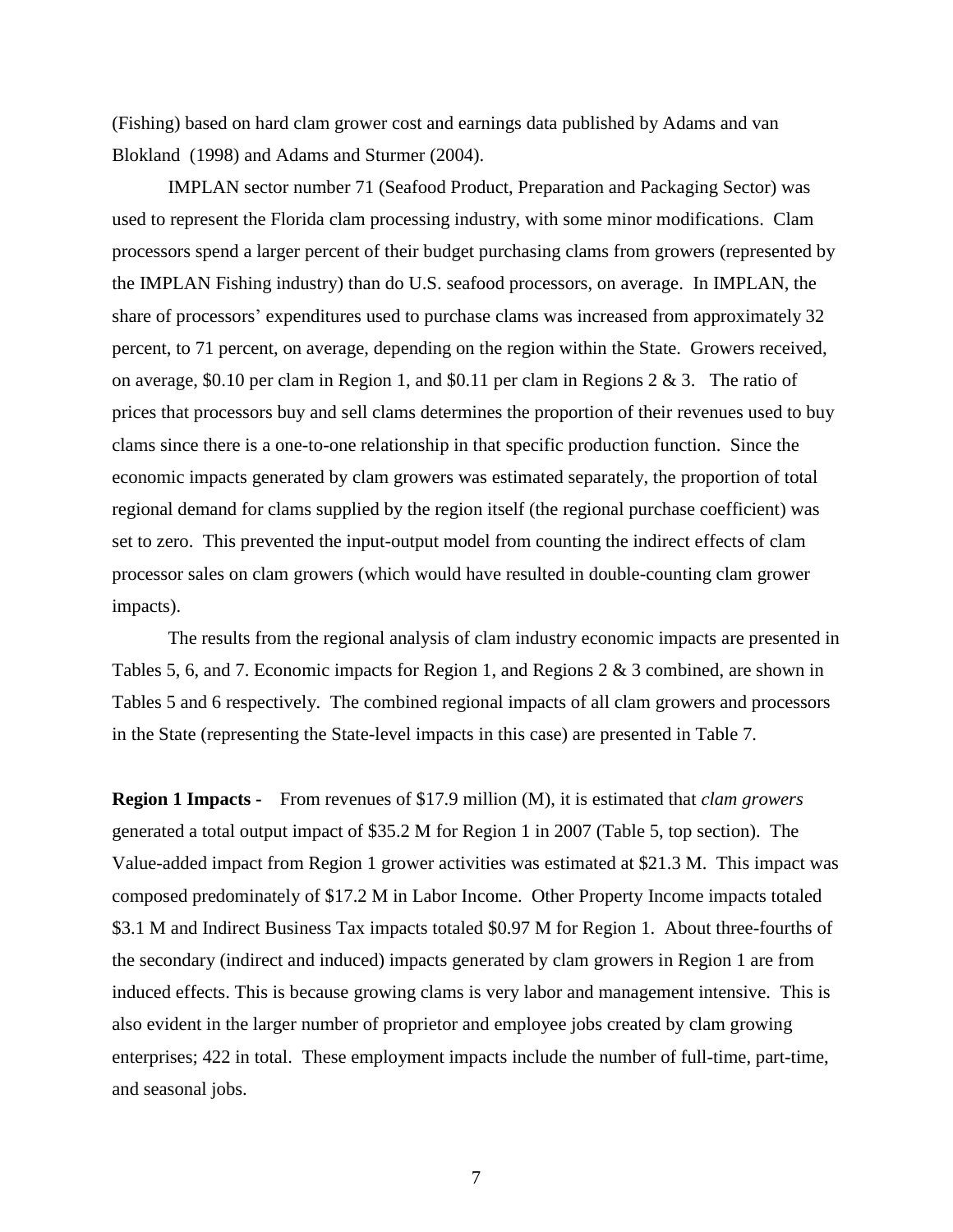For 2007, the total output impacts created by *clam processors* (independent of clam growers) for Region 1 were estimated to be \$27.6 M (Table 5, middle section). The total impacts of processors are smaller than that of growers for several reasons. First, Region 1 grows more clams than it processes, exporting over 30 percent of its clams to Regions  $2 \& 3$ . Also, processing clams involves relatively less labor than growing clams. Money spent on labor is more likely to remain in the regional economy than expenditures on material inputs. Also, less labor results in a relatively smaller value-added component to these impacts. Value-added impacts for clam processors in Region 1 totaled to \$7.6 M for 2007. Job or employment impacts from clam processing in Region 1 are estimated to have totaled 134 that year. About half of these jobs were generated directly by processing firms, and half resulted from indirect and induced effects.

The estimated total Output impact of clam *growers and processors* combined for Region 1 in 2007 is \$44.9 M (Table 5, bottom section). This is about 2.25 times the industry's \$19.9 M in direct output impact on the region. The total Value-Added impact (revenues minus the cost of intermediate inputs) for Region 1 growers and processors is estimated to equal \$28.8 M. This value-added impact is composed of \$23.0 M in Labor Income, \$4.38 M in Other Property Income, and \$1.5 M in Indirect Business Taxes. Approximately 556 jobs were created as a result of clam growing and processing operations in Region 1 in 2007. This is over 1.7 times the number of jobs estimated to be created directly by the clam industry for this region (Table 5). Clam growers are responsible for generating more of the industry's impact on Region 1 than processors. This is because growers export a significant quantity of their production outside the region, and because the growing operation involves more value-added activities than processing does.

**Regions 2 & 3 Impacts -** The total output impact generated by *clam growers* for Regions 2 & 3 in 2007 is estimated at \$1.73 M (Table 6, top section). The Value-Added impact for Regions 2 & 3 is estimated to total \$1.15 M. This value-added impact is composed of \$0.98 M in Labor Income, \$0.128 M in Other Property Income, and \$0.039 M in Indirect Business Taxes. Twenty-one jobs are estimated to have been created as a result of clam growing in Regions 2 & 3 combined (Table 6).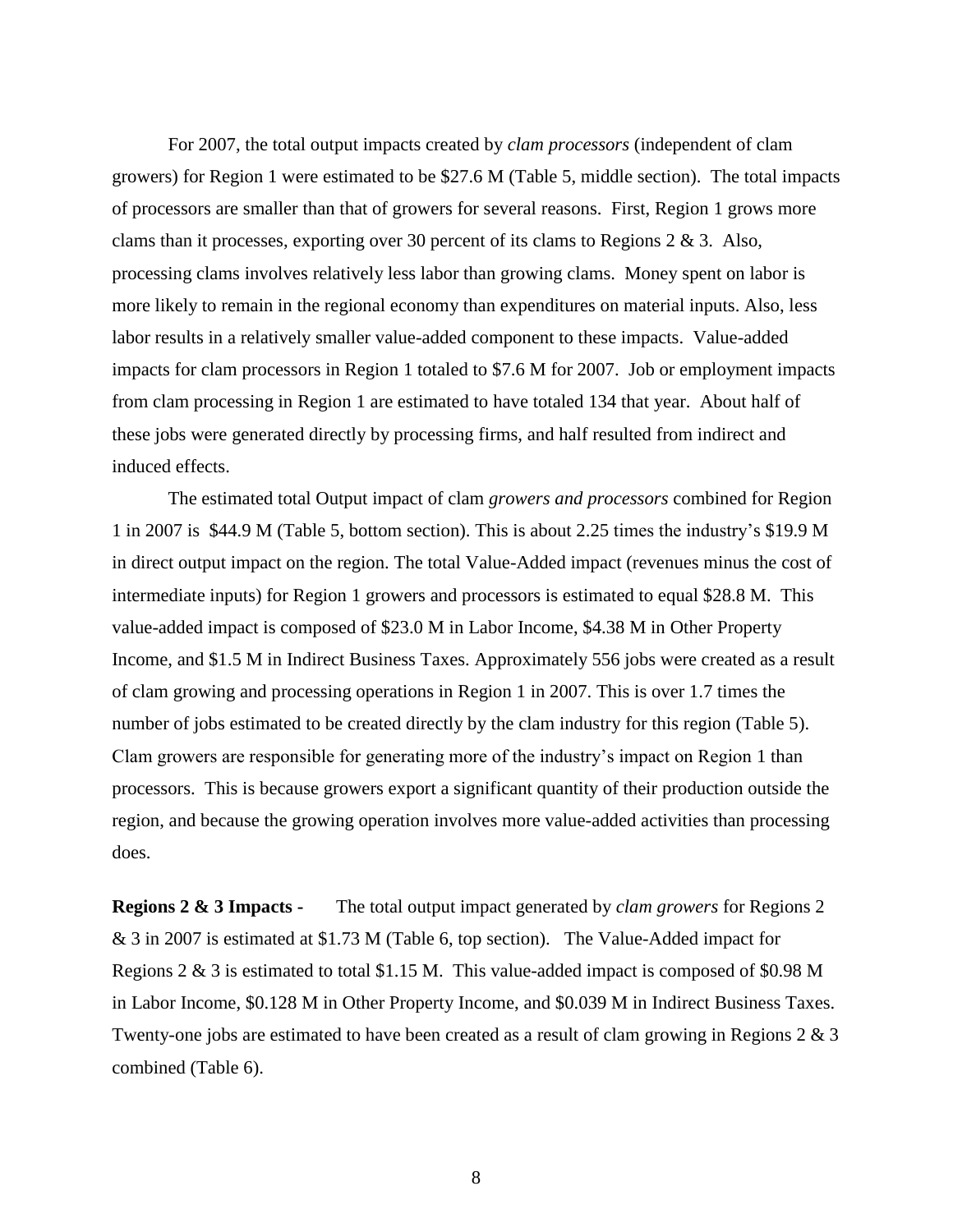The economic impacts of *clam processors* on Regions 2 & 3 are shown in Table 6 (middle section). Again, these processor impacts were estimated independent of local clam growers in order to prevent double-counting. Total Output impacts of clam processing in 2007 for Regions 2 & 3 are estimated at \$7.45 M. Clam processing generated \$1.5 M in value-added impacts for Regions 2 & 3 that year. This was comprised of \$1.3 M in Labor Income, \$0.13 M in Other Property Income, and \$0.064 M in Indirect Business Taxes. In 2007, it is estimated that a total of 29 jobs were generated by clam processors in Regions 2 & 3.

The combined total Output impacts of clam *growers and processors* in Regions 2 & 3 are estimated at \$8.08 M for 2007 (Table 6, bottom section). The direct output impacts of clam growing are included in that of clam processors, so the combined direct impact of both activities equals the processors' direct impact. Industry value-added impacts for Regions 2 & 3 totaled \$2.66 M. This consisted of \$2.3 M in Labor Income, \$0.26 M in Other Property Type Income, and \$0.103 M in Indirect Business Taxes. Altogether, a total of 50 jobs were created by clam grower and processing activities in Regions  $2 \& 3$  for 2007. The importance of the clam industry in these regions was substantially smaller than Region 1 for two reasons. First, production and sales were lower, and second, a much larger proportion of what was produced or processed in Regions 2 & 3 was consumed locally. Thus, there were fewer "new" dollars brought in by the industry there to generate multiplier effects for that regional economy.

**Statewide Impacts -** The combined economic impacts of the *clam industry* on the State of Florida are presented in Table 7. These *state-wide* impacts were estimated by summing the regional results (section by section) given in Tables 5 and 6. This avoids any discrepancies in regional and state estimates due to differences in the economic model multipliers. Output impacts generated by clam growers in the State of Florida for 2007 are estimated to total \$36.9 M (Table 7, top section). Clam growers generated a Value-Added impact of \$22.4 M that year. This was comprised of \$18.2 M in Labor Income, \$3.2 M in Other Property Income, and \$1.0 M in Indirect Business Taxes. An estimated 443 jobs were created as a result of clam growing activities in all regions of the State in 2007. Two-hundred and seventy of these jobs were generated directly by growing operations, with an addition 173 jobs created through the multiplier effects of export sales (Table 7).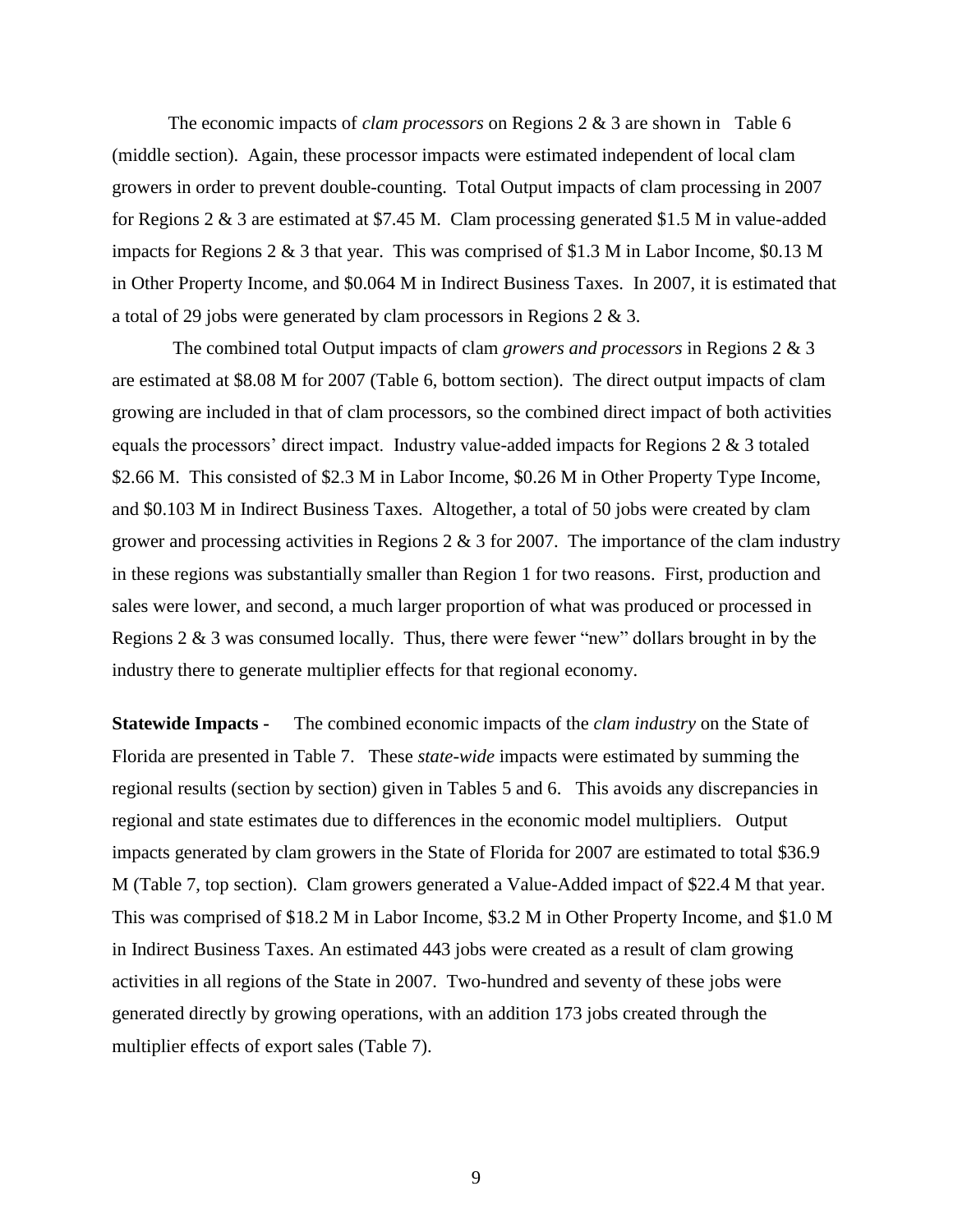For all regions of the State, clam processors generated a total output impact of over \$35 M in 2007 (Table 7, middle section). Total value-added impacts resulting from clam processing are estimated at \$9.1 M for the State that year. Nearly \$7.1 M of this value-added was comprised of Labor income. Other Property Income was estimated at \$1.4 M and Indirect Business Taxes generated by clam processors for the State were estimated at \$0.59 M. An estimated total of 163 jobs were created by clam processors in the State during 2007. Ninetytwo of these jobs were involved directly with clam processing, while 72 were generated indirectly through multiplier effects of export sales.

Combined economic impacts created by both clam growers and processors on all regions of the State of Florida are presented in the bottom section of Table 7. The combined total output impacts of Florida's Clam industry are estimated to equal nearly \$53 M. This total was determined by adding the direct output impact of the clam processing industry to the sum of the indirect and induced impacts of both growing and processing industries. The total Value-Added impacts of growers and processors for the State of Florida in 2007 were estimated to equal \$31.5 M. This was nearly 60 percent of the total output impact. Approximately 50 percent of this value-added impact was comprised of Labor Income (\$25.3 M). The remaining value-added consisted of \$4.6 M in Other Property Income and \$1.6 M in Indirect Business Taxes. For all regions of the State, clam growing and processing industries are estimated to have generated 606 jobs in 2007 (Table 7, bottom section). It is important to note that over 40 percent of the output, value-added and employment impacts of the clam industry were generated from indirect and induced effects in 2007. These multiplier effects occur when product is sold outside the region or State and new dollars are brought into the regional economy.

#### **Conclusions**

This study serves as an update to a previous study concerning the 1999 hard clam production year (Philippakos, et al, 2001). That earlier study found that the economic impact to the Florida economy resulting from the commercial culture of hard clams was \$34 M. This current study of the 2007 production year reveals that the economic impact to the Florida economy resulting from commercial hard clam culture has increased to approximately \$52 M. Both values are in nominal dollars (not adjusted for inflation). Although the overall increase in these estimated economic impact values is due to changes in production levels, market prices,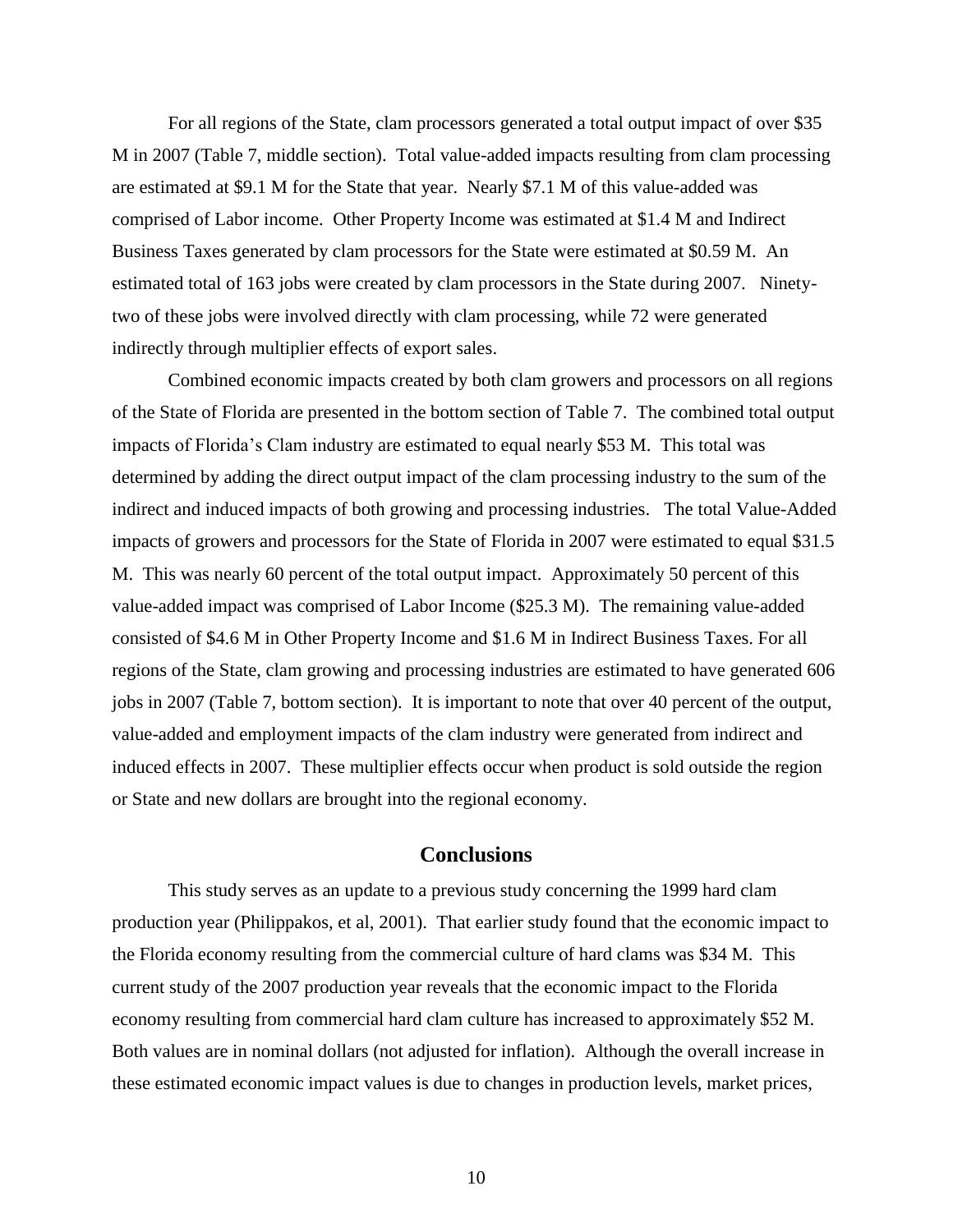monetary inflation rates, and other factors, the findings of this study again reveal the economic importance of the hard clam culture industry to the regional and statewide economies of Florida. The reader should further note that, with the exception of direct wholesale dealer sales to consumers, the economic impact estimates were only generated at the dealer sales level. In other words, the economic impacts associated with additional final consumer sales within the restaurant, retail seafood shops and other sectors where sales are made to the final consumer were not included. Of importance would be those in-Florida sales of hard clams that are made to final consumers who are *not* Florida residents. This would be an additional source of "new money", or economic impact. Given the large number of nonresidents that visit Florida and likely consume fresh seafood, this omission may be significant. However, data to capture these final sales are not readily available. Thus, the \$53 M estimate should be considered a lowerbound estimate. Notwithstanding that omission, the study clearly shows the importance of the commercial hard clam culture industry as a generator of sales, incomes, taxes, jobs, and overall economic impact in Florida. If they haven't already, local, regional, and statewide decisionmakers should take notice.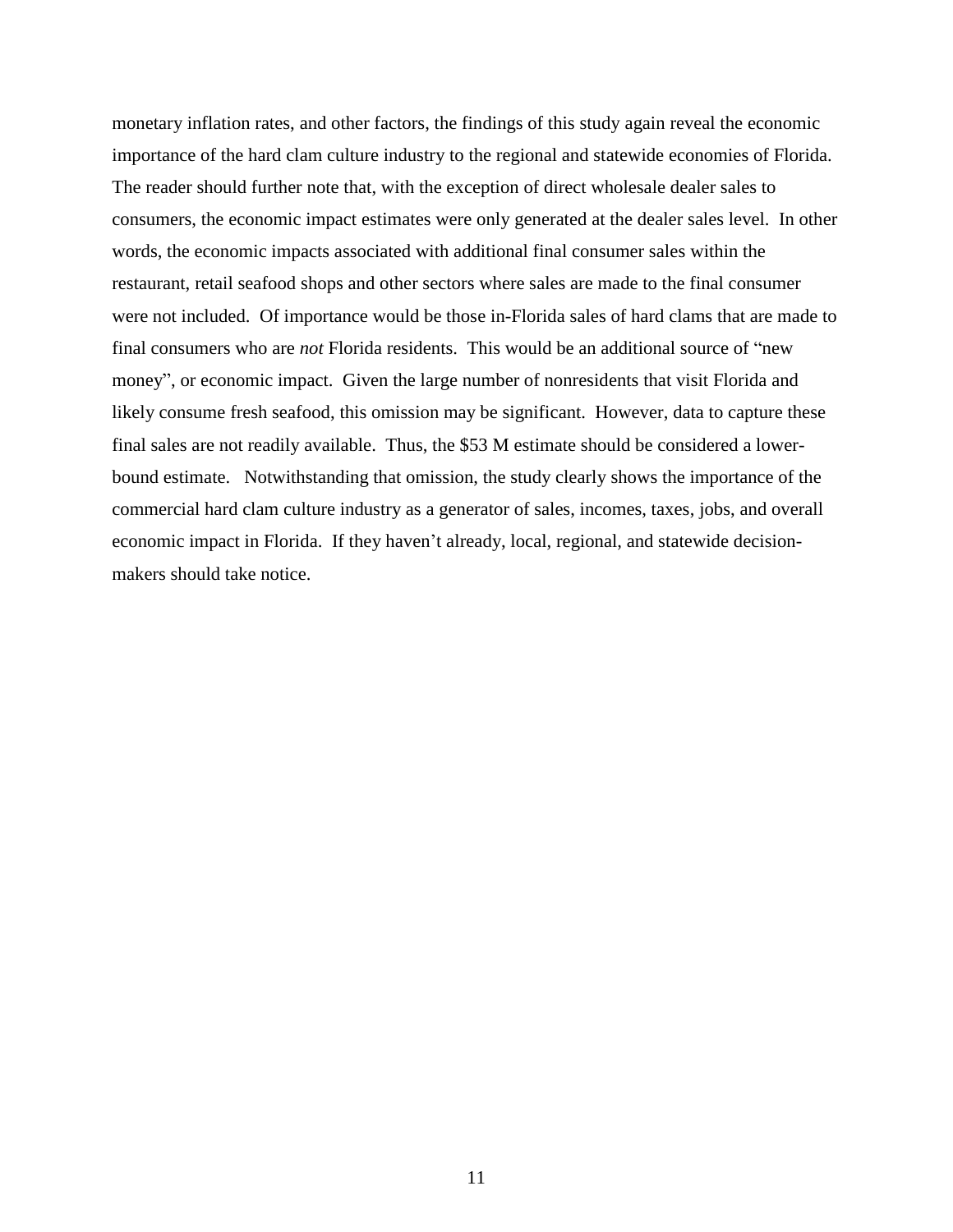## **References**

- Adams, C. and P.J. van Blokland. 1998. "Economic and Financial Considerations Regarding the Small-Scale Commercial Culture of Hard Clams in the Cedar Key Area of Florida. Journal of Applied Aquaculture 8: 19-37.
- Adams, C. and L. Sturmer. 2004, "Preliminary Financial Feasibility Analysis for a Two-Acre Hard Clam Culture Operation, Southwest Florida Area – January 2004" Unpublished Sea Grant Workshop Pamplet. IFAS, University of Florida. Gainesville, FL.
- Minnesota IMPLAN Group (MIG). 2006. IMPLAN Pro, Economic Impact and Social Accounting Software, and Data, Stillwater, MN. [http://www.implan.com.](http://www.implan.com/)
- Philippakos, E., C. Adams, A. Hodges, D. Mulkey, D. Comer, and L. Sturmer. 2001. "Economic Impact of the Florida Cultured Hard Clam Industry". SGR-123. Florida Sea Grant College Program. University of Florida. Gainesville, FL.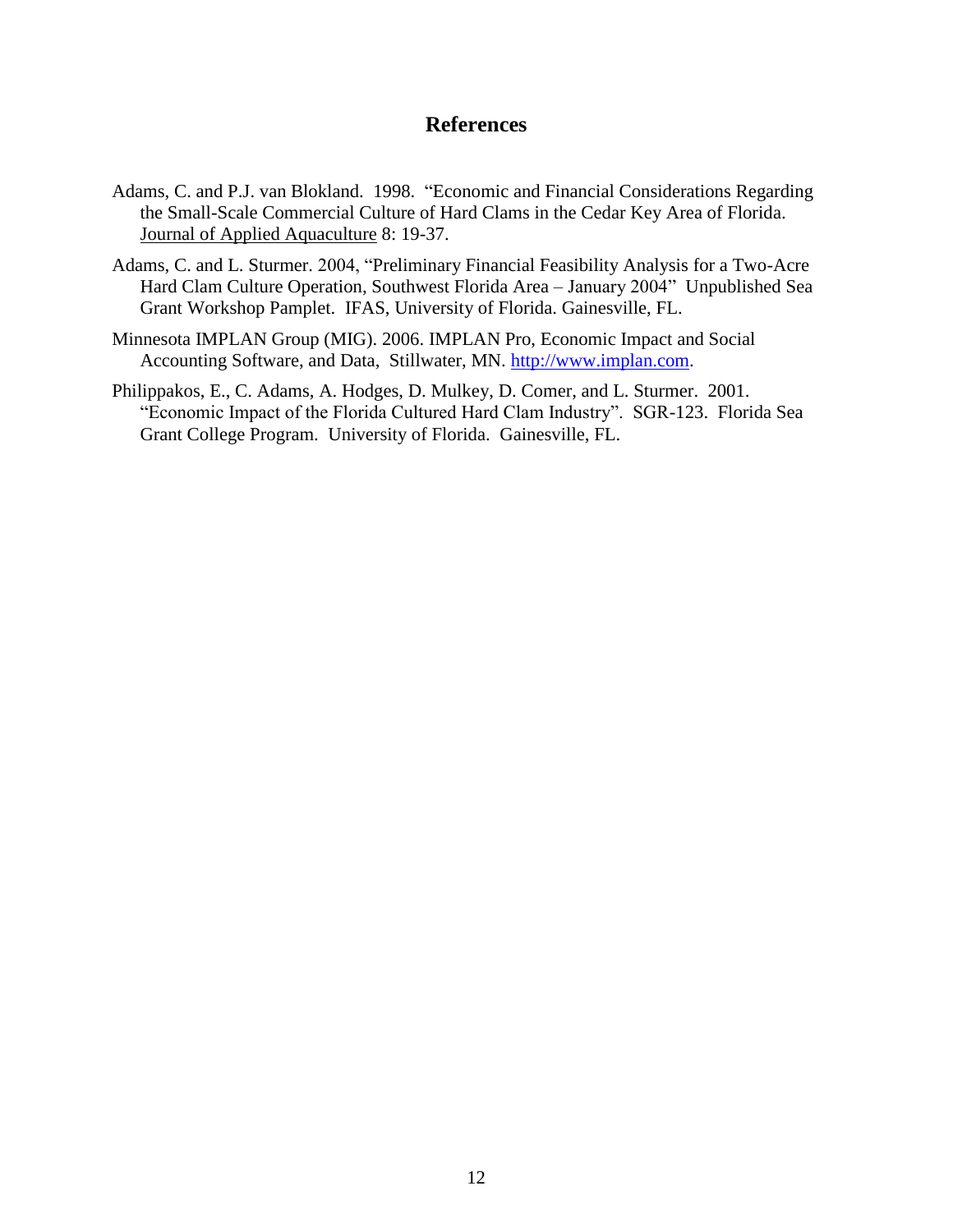## **Glossary**

- **Direct effects/impacts:** Direct impacts, represent the revenues, value-added, income, or jobs that result directly from an economic activity within a regional economy.
- **Employment or Jobs:** Represents the total numbers of wage and salaried employees as well as self-employed jobs. This includes full-time, part-time and seasonal workers measured in annual average jobs.
- **Indirect Business Taxes**: Include sales, excise, and property taxes as well as fees and licenses paid by businesses during normal operations. It does not include taxes on profits or income.
- **Indirect effects/impacts:** Indirect effects occur when businesses use revenues originating from outside the region, or study area, to purchase inputs (goods and services) from local suppliers. This secondary, or indirect business, generates additional revenues, income, jobs and taxes for the area economy.
- **Induced effects/impacts:** Induced effects or impacts occur when new dollars, originating from outside the study area, are introduced into the local economy. Induced economic impacts occur as the households of business owners and employees spend their earnings from these enterprises to purchase consumer goods and services from other businesses within the region. This induced effect generates additional revenues, income, jobs and taxes for the area economy.
- **Input-Output Analysis:** The use of input-output models to estimate how revenues or employment for one or more particular industries, businesses or activities in a regional economy impact other businesses and institutions in that region, and the regional as a whole.
- **Input-Output Models:** A mathematical representation of economic activity within a defined region using inter-industry transaction tables or matrices where the outputs of various industries are used as inputs by those same industries and other industries as well.
- **Labor Income:** All forms of employment compensation, including employee wages and salaries, and proprietor income or profits.
- **Local revenues/expenditures:** Local revenues or spending represent simple transfers between individuals or businesses within a regional economy. These transactions do not generate economic spin-off or multiplier (indirect and induced) effects.
- **Margins:** Represent the differences between retail, wholesale, distributor and producers prices.
- **Non-local revenues/expenditures:** When outside or new revenues flow into a local economy either from the sale of locally produced goods and services to points outside the study area, or from expenditures by non-local visitors to the study area, additional economic repercussions occur through indirect and induced (multiplier) effects.
- **Other Property Type Income:** Income in the form of rents, royalties, interest, dividends, and corporate profits.
- **Output:** Revenues or sales associated with an industry or economic activity.
- **Total Impacts:** The sum of direct, indirect and induced effects or economic impacts.
- **Value-added:** Includes wages and salaries, interest, rent, profits, and indirect taxes paid by businesses.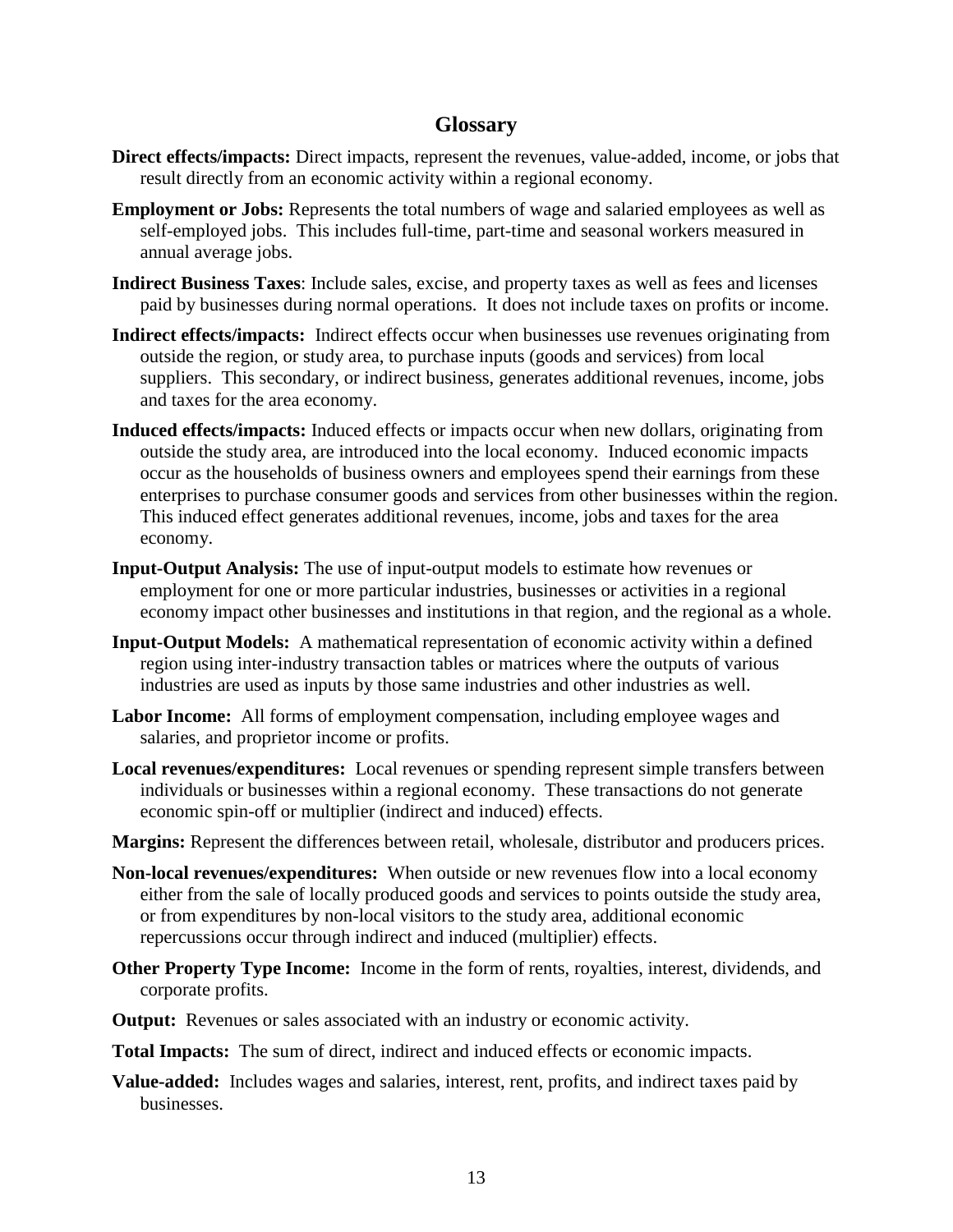|                                                                                                                                                       | <b>Number of Clams Sold</b> |            |         | <b>Value of Clam Sales</b> |              |                |
|-------------------------------------------------------------------------------------------------------------------------------------------------------|-----------------------------|------------|---------|----------------------------|--------------|----------------|
| <b>Region</b>                                                                                                                                         | < 1 M                       | $1 - 10 M$ | $>10$ M | $<$ \$100 $K$              | \$100K-\$1 M | $>$ \$1M       |
| <b>Region 1</b>                                                                                                                                       | 11                          | 9          | 4       | 11                         | 5            | $\overline{2}$ |
| <b>Regions 2</b><br>or $3$                                                                                                                            | 11                          | 8          | 5       | 9                          | 7            | 2              |
| The numbers of clams sold and sales values are the initial responses provided by the<br>wholesale dealer respondents. $(K - 1,000; M -$ one million). |                             |            |         |                            |              |                |

**Table 1. Number of Wholesale Firms Reporting Clams Sales (Volume and Value), by Region, within Discrete Ranges.**

|                                             | Table 2. Clam Grower Sales to Processors (net of wholesaler supply), by Region of Source, |
|---------------------------------------------|-------------------------------------------------------------------------------------------|
| with Regional Grower Revenue Market Shares. |                                                                                           |

|                       |                | <b>Processor Destination Region</b> |               |                      |  |
|-----------------------|----------------|-------------------------------------|---------------|----------------------|--|
| <b>Grower Source</b>  |                |                                     |               | <b>Total Regions</b> |  |
| <b>Region</b>         | <b>Units</b>   | <b>Region 1</b>                     | Regions 2 & 3 | 1, 2 & 3             |  |
|                       | clams          | 132,921,975                         | 41,868,233    | 174,790,208          |  |
| <b>Region 1</b>       | \$s            | \$13,292,138                        | \$4,605,506   | \$17,897,643         |  |
|                       | % \$s          | 99.96%                              | 80.82%        | 94.22%               |  |
|                       | clams          | 48,546                              | 9,938,630     | 9,987,176            |  |
| Regions 2 & 3         | \$s            | \$4,855                             | \$1,093,249   | \$1,098,104          |  |
|                       | % \$s          | 0.04%                               | 19.18%        | 5.78%                |  |
| <b>Total Region 1</b> |                |                                     |               |                      |  |
| and                   |                |                                     |               |                      |  |
| Regions 2 & 3         | clams          | 132,970,521                         | 51,806,863    | 184,777,384          |  |
|                       | $\mathsf{S}$ s | \$13,296,992                        | \$5,698,755   | \$18,995,747         |  |
|                       | % \$s          | 100.00%                             | 100.00%       | 100.00%              |  |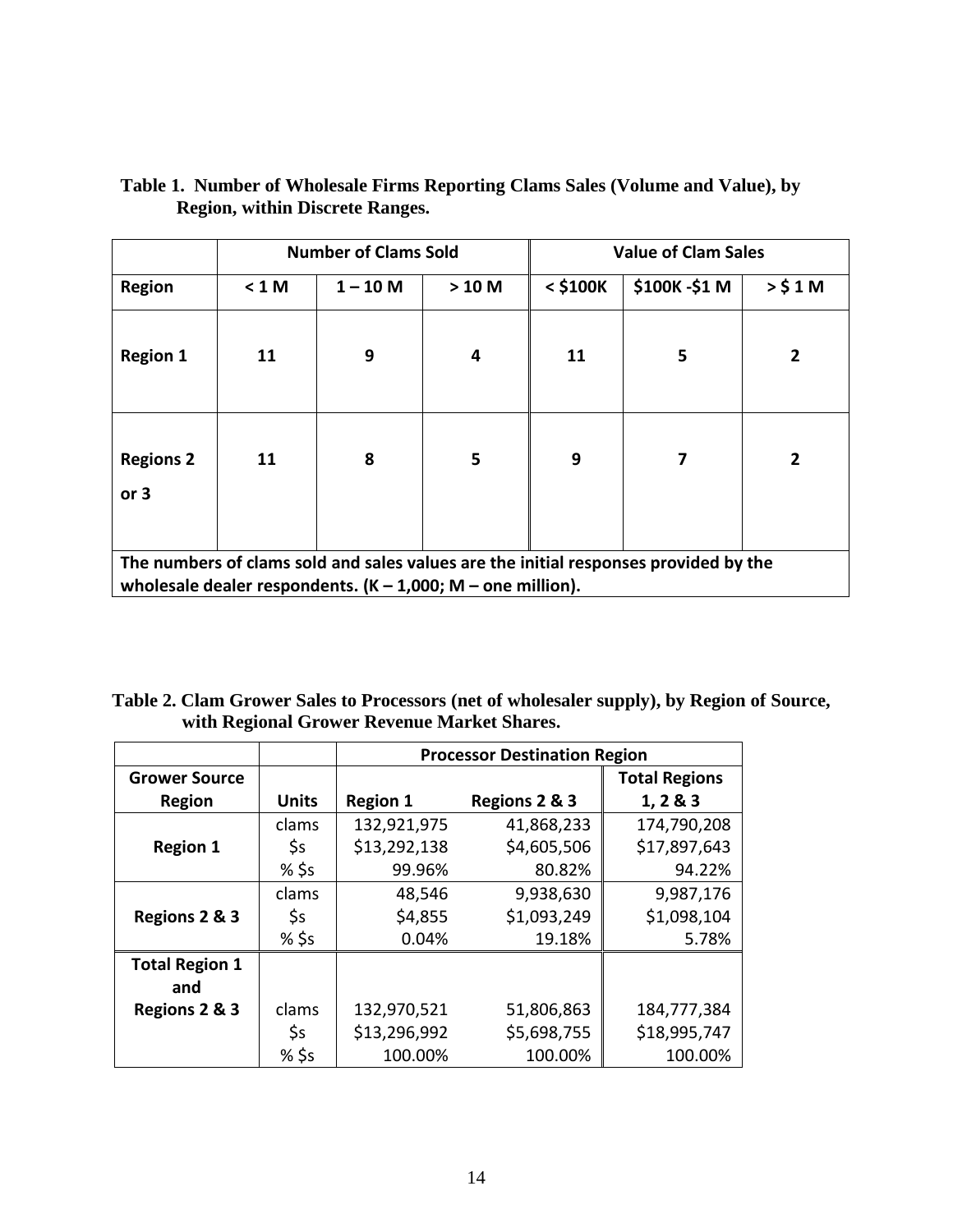|                        |                        | <b>Total</b>      | <b>Total</b>    | Average         |
|------------------------|------------------------|-------------------|-----------------|-----------------|
| <b>Clam Processor</b>  | <b>Destination of</b>  | <b>Number of</b>  | <b>Revenues</b> | <b>Implicit</b> |
| <b>Region Location</b> | <b>Sales</b>           | <b>Clams Sold</b> | from Sales      | <b>Price</b>    |
|                        | Within Region          | 2,765,910         | \$496,784       | \$0.180         |
| <b>Region 1</b>        | <b>Between Regions</b> | 46,988,771        | \$6,103,903     | \$0.130         |
|                        | In-State               | 49,754,681        | \$6,600,688     | \$0.133         |
|                        |                        |                   |                 |                 |
|                        | Out-of-State           | 83,215,840        | \$13,306,948    | \$0.160         |
|                        |                        |                   |                 |                 |
|                        | Everywhere             | 132,970,521       | \$19,907,636    | \$0.150         |
|                        |                        |                   |                 |                 |
|                        | Within Region          | 21,071,923        | \$2,837,413     | \$0.135         |
| Regions 2 & 3          | <b>Between Regions</b> | 3,975,830         | \$485,552       | \$0.122         |
|                        | In-State               | 25,047,753        | \$3,322,966     | \$0.133         |
|                        |                        |                   |                 |                 |
|                        | Out-of-State           | 26,759,110        | \$3,499,411     | \$0.131         |
|                        |                        |                   |                 |                 |
|                        | Everywhere             | 51,806,863        | \$6,822,377     | \$0.132         |
|                        |                        |                   |                 |                 |
|                        | Within Region          | 23,837,833        | \$3,334,198     | \$0.140         |
| <b>Regions 1 and</b>   |                        |                   |                 |                 |
| Regions 2 & 3          | <b>Between Regions</b> | 50,964,601        | \$6,589,456     | \$0.129         |
|                        | In-State               | 74,802,434        | \$9,923,653     | \$0.133         |
|                        |                        |                   |                 |                 |
|                        | Out-of-State           | 109,974,950       | \$16,806,359    | \$0.153         |
|                        |                        |                   |                 |                 |
|                        | Everywhere             | 184,777,384       | \$26,730,012    | \$0.145         |

**Table 3. Clam Processor Sales, Revenues, and Implicit Prices, by Processor Region and Destination (***Net of clams purchased from other clam processors/wholesalers***).**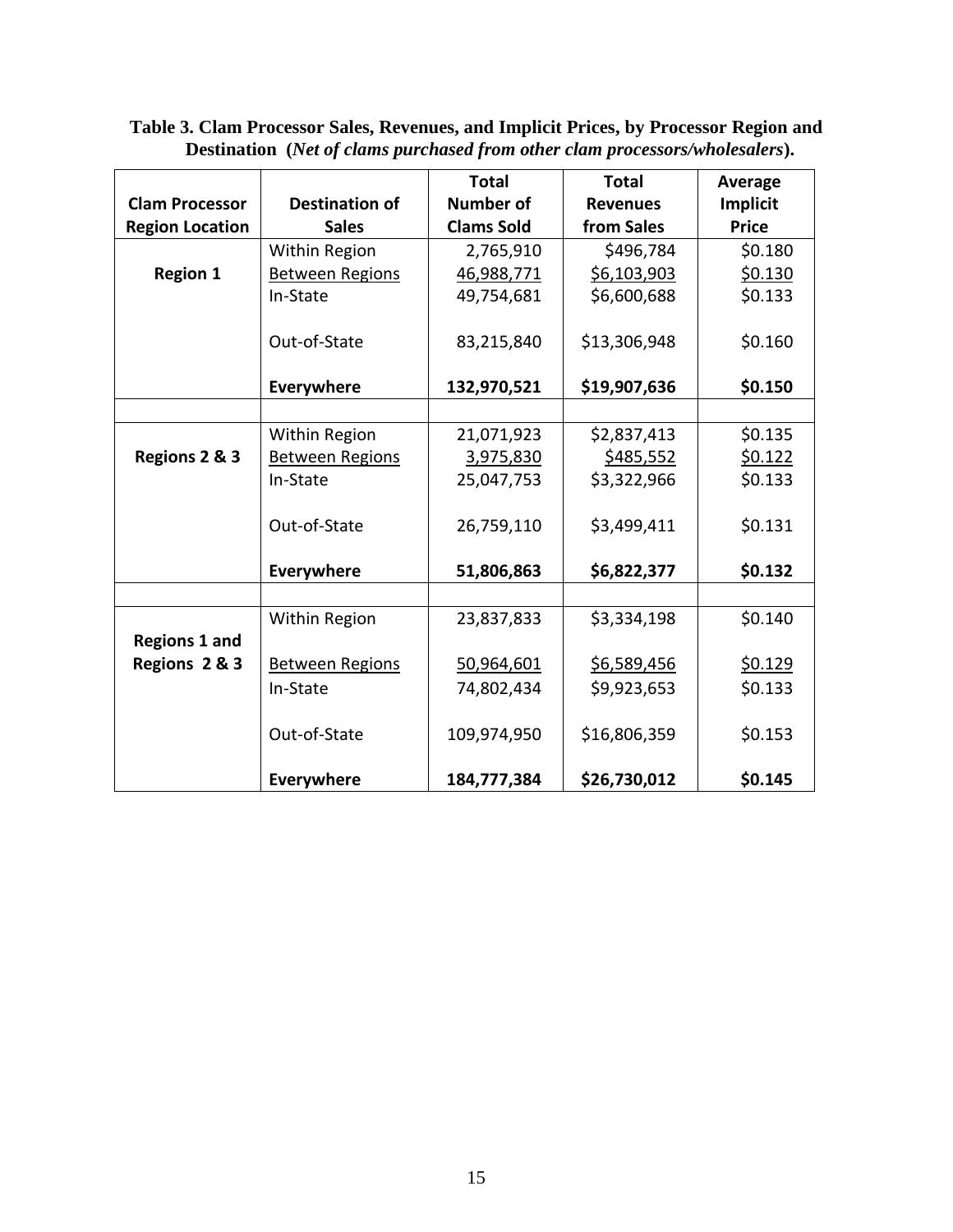|                                                                                                                                                                                                                         | <b>Wholesale Dealer Location</b> |               |              |  |
|-------------------------------------------------------------------------------------------------------------------------------------------------------------------------------------------------------------------------|----------------------------------|---------------|--------------|--|
| <b>Buyer Type</b>                                                                                                                                                                                                       | <b>Region 1</b>                  | Regions 2 & 3 | <b>Total</b> |  |
|                                                                                                                                                                                                                         |                                  |               |              |  |
| Wholesaler                                                                                                                                                                                                              |                                  |               |              |  |
| # sold                                                                                                                                                                                                                  | 75,552,808                       | 36,732,980    | 112,285,788  |  |
| \$ sales value                                                                                                                                                                                                          | \$8,878,592                      | \$4,896,240   | \$13,774,832 |  |
| <b>Average price</b>                                                                                                                                                                                                    | \$0.118                          | \$0.133       | \$0.123      |  |
| <b>Restaurant</b>                                                                                                                                                                                                       |                                  |               |              |  |
| # sold                                                                                                                                                                                                                  | 5,798,835                        | 4,637124      | 10,435,959   |  |
| \$ sales value                                                                                                                                                                                                          | \$1,253,312                      | \$655,860     | \$1,909,172  |  |
| <b>Average price</b>                                                                                                                                                                                                    | \$0.216                          | \$0.141       | \$0.183      |  |
|                                                                                                                                                                                                                         |                                  |               |              |  |
| <b>Retailer</b>                                                                                                                                                                                                         |                                  |               |              |  |
| # sold                                                                                                                                                                                                                  | 50,416,117                       | 9,533,579     | 59,949,696   |  |
| \$ sales value                                                                                                                                                                                                          | \$9,560,204                      | \$1,081,813   | \$10,642,016 |  |
| <b>Average price</b>                                                                                                                                                                                                    | \$0.190                          | \$0.113       | \$0.178      |  |
|                                                                                                                                                                                                                         |                                  |               |              |  |
| <b>Consumer</b>                                                                                                                                                                                                         |                                  |               |              |  |
| # sold                                                                                                                                                                                                                  | 1,202,762                        | 903,180       | 2,105,942    |  |
| \$ sales value                                                                                                                                                                                                          | \$215,528                        | \$188,463     | \$403,991    |  |
| <b>Average price</b>                                                                                                                                                                                                    | \$0.180                          | \$0.209       | \$0.192      |  |
| <b>Total Clams Sold</b>                                                                                                                                                                                                 | 132,970,521                      | 51,806,863    | 184,777,384  |  |
| <b>Total Sales Value</b>                                                                                                                                                                                                | \$19,907,636                     | \$6,822,377   | \$26,730,012 |  |
| <b>Average Implicit</b><br>Price (all buyers)                                                                                                                                                                           | \$0.150                          | \$0.132       | \$0.145      |  |
| Prices are those received by the wholesale dealer and represent the average<br>reported across respondents. Sales information is provided by region of the<br>wholesale dealer, not the regional location of the buyer. |                                  |               |              |  |

## **Table 4. Clams Sales (number, value, and average implicit price) of Wholesale Dealers, by Buyer Type and Wholesale Dealer Region Location.**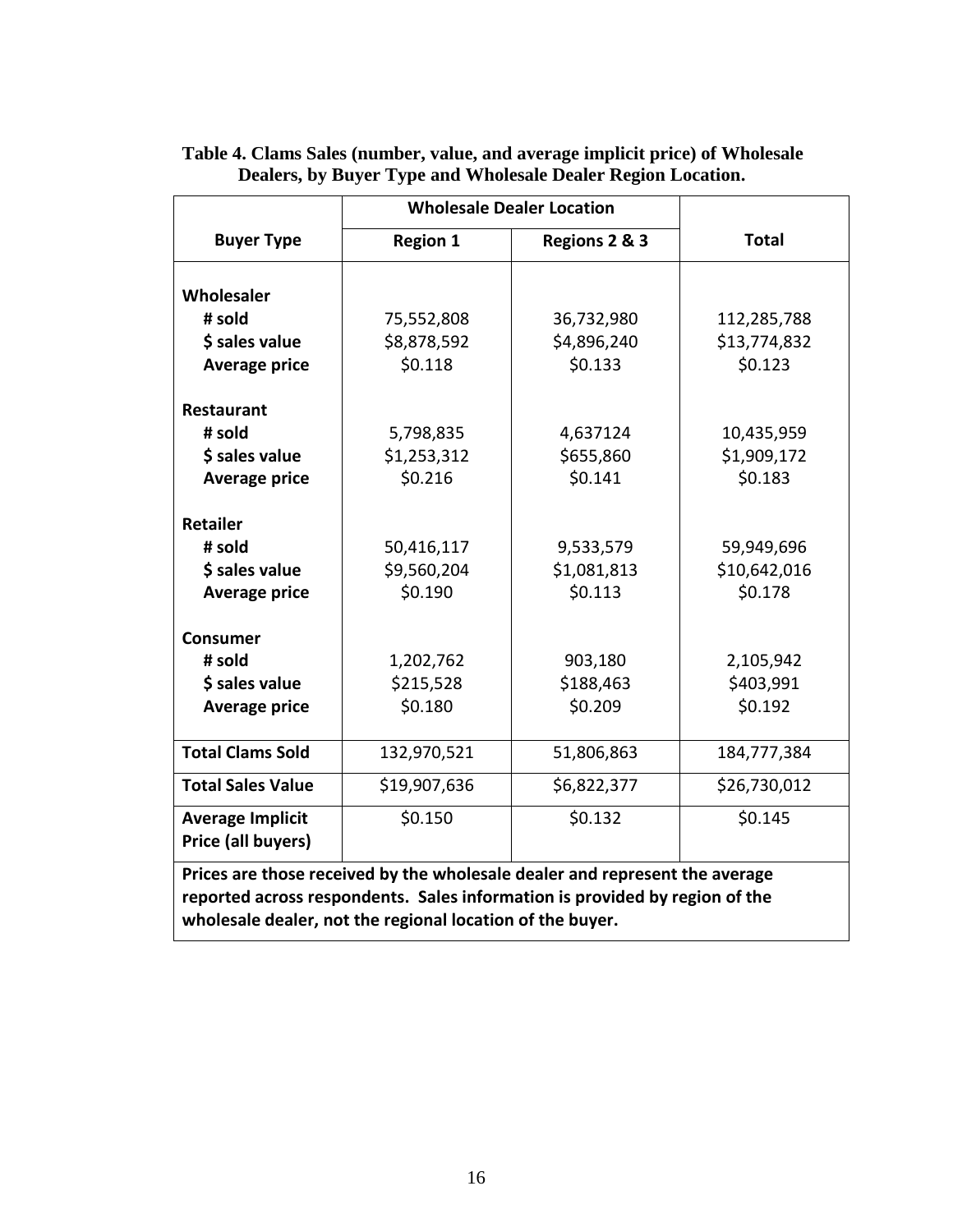| Growers: Region 1 (Local & Non Local Sales)              |                     |          |                |              |  |
|----------------------------------------------------------|---------------------|----------|----------------|--------------|--|
| Impact Type/Effect                                       | <b>Direct</b>       | Indirect | Induced        | <b>Total</b> |  |
| Output, \$ Millions                                      | 17.898              | 4.103    | 13.210         | 35.211       |  |
| Value Added, \$ Millions                                 | 11.967              | 1.168    | 8.136          | 21.271       |  |
| Labor Income, \$ Millions                                | 11.763              | 0.846    | 4.601          | 17.210       |  |
| Other Property Income, \$ Millions                       | 0.171               | 0.162    | 2.757          | 3.091        |  |
| Indirect Business Taxes, \$ Millions                     | 0.033               | 0.160    | 0.778          | 0.970        |  |
| Jobs                                                     | 254                 | 45       | 123            | 422          |  |
| Processors: Region 1 (Local & Non Local Sales)           |                     |          |                |              |  |
| Impact Type/Effect                                       | <b>Direct</b>       | Indirect | <b>Induced</b> | <b>Total</b> |  |
| Output, \$ Millions                                      | 19.908              | 3.184    | 4.505          | 27.597       |  |
| Value Added, \$ Millions                                 | 3.214               | 1.561    | 2.803          | 7.577        |  |
| Labor Income, \$ Millions                                | 3.135               | 1.001    | 1.623          | 5.759        |  |
| Other Property Income, \$ Millions                       | 0.000               | 0.372    | 0.922          | 1.293        |  |
| Indirect Business Taxes, \$ Millions                     | 0.078               | 0.189    | 0.258          | 0.525        |  |
| Jobs                                                     | 68                  | 23       | 43             | 134          |  |
| Growers & Processors: Region 1 (Local & Non Local Sales) |                     |          |                |              |  |
| Impact Type/Effect                                       | <b>Direct</b>       | Indirect | Induced        | <b>Total</b> |  |
| Output, \$ Millions                                      | 19.908 <sup>1</sup> | 7.287    | 17.715         | 44.910 $1$   |  |
| Value Added, \$ Millions                                 | 15.181              | 2.729    | 10.939         | 28.848       |  |
| Labor Income, \$ Millions                                | 14.898              | 1.847    | 6.224          | 22.969       |  |
| Other Property Income, \$ Millions                       | 0.171               | 0.534    | 3.679          | 4.385        |  |
| Indirect Business Taxes, \$ Millions                     | 0.111               | 0.348    | 1.036          | 1.495        |  |
| Jobs                                                     | 323                 | 67       | 166            | 556          |  |

**Table 5. Economic Impacts of Clam Growers and Processors for Region 1 in the State of Florida, 2007.** 

**1 Processor direct output impact includes the grower direct output impact. The total output impacts of Grower and Processor industries combined (in the bottom section) equals the sum of the combined direct, indirect and induced effects.**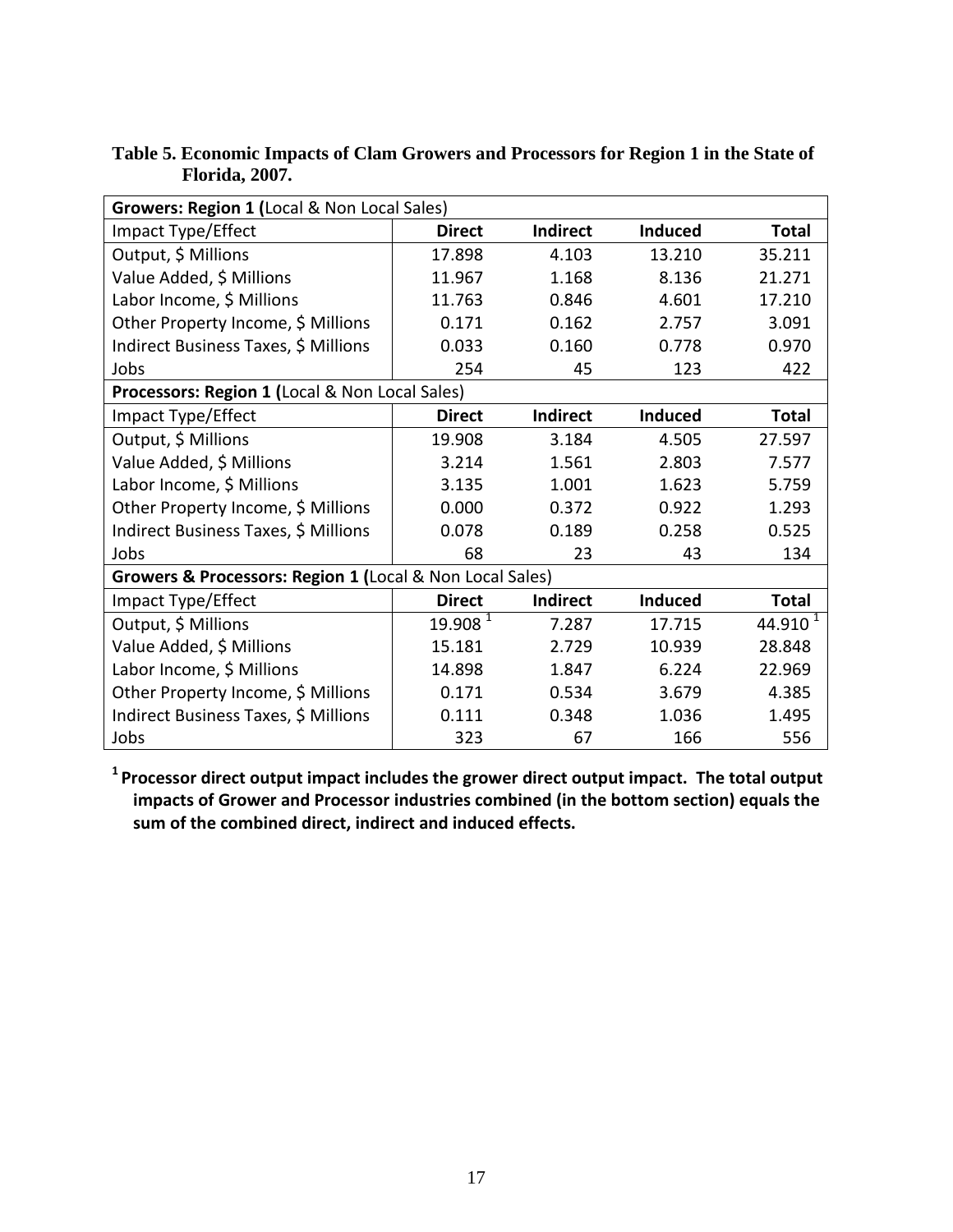| Growers: Regions 2 & 3 (Local & Non Local Sales)              |               |                 |                |                    |  |
|---------------------------------------------------------------|---------------|-----------------|----------------|--------------------|--|
| Impact Type/Effect                                            | <b>Direct</b> | <b>Indirect</b> | <b>Induced</b> | <b>Total</b>       |  |
| Output, \$ Millions                                           | 1.098         | 0.123           | 0.504          | 1.726              |  |
| Value Added, \$ Millions                                      | 0.767         | 0.067           | 0.316          | 1.150              |  |
| Labor Income, \$ Millions                                     | 0.756         | 0.047           | 0.181          | 0.984              |  |
| Other Property Income, \$ Millions                            | 0.010         | 0.013           | 0.105          | 0.128              |  |
| Indirect Business Taxes, \$ Millions                          | 0.002         | 0.007           | 0.030          | 0.039              |  |
| Jobs                                                          | 16            | 1               | 5              | 21                 |  |
| Processors: Regions 2 & 3 (Local & Non Local Sales)           |               |                 |                |                    |  |
| Impact Type/Effect                                            | <b>Direct</b> | <b>Indirect</b> | <b>Induced</b> | <b>Total</b>       |  |
| Output, \$ Millions                                           | 6.822         | 0.007           | 0.624          | 7.453              |  |
| Value Added, \$ Millions                                      | 1.110         | 0.004           | 0.391          | 1.505              |  |
| Labor Income, \$ Millions                                     | 1.083         | 0.002           | 0.225          | 1.311              |  |
| Other Property Income, \$ Millions                            | 0.000         | 0.001           | 0.130          | 0.131              |  |
| Indirect Business Taxes, \$ Millions                          | 0.027         | 0.000           | 0.037          | 0.064              |  |
| Jobs                                                          | 23            | 0               | 6              | 29                 |  |
| Growers & Processors: Regions 2 & 3 (Local & Non Local Sales) |               |                 |                |                    |  |
| Impact Type/Effect                                            | <b>Direct</b> | <b>Indirect</b> | <b>Induced</b> | <b>Total</b>       |  |
| Output, \$ Millions                                           | $6.822^{1}$   | 0.130           | 1.128          | 8.080 <sup>1</sup> |  |
| Value Added, \$ Millions                                      | 1.878         | 0.071           | 0.707          | 2.655              |  |
| Labor Income, \$ Millions                                     | 1.839         | 0.049           | 0.406          | 2.294              |  |
| Other Property Income, \$ Millions                            | 0.010         | 0.014           | 0.235          | 0.259              |  |
| Indirect Business Taxes, \$ Millions                          | 0.029         | 0.008           | 0.066          | 0.103              |  |
| Jobs                                                          | 39            | 1               | 10             | 50                 |  |

**Table 6. Economic Impacts of Clam Growers and Processors for Regions 2 & 3 in the State of Florida, 2007.**

**1 Processor direct output impact includes the grower direct output impact. The total output impacts of Grower and Processor industries combined (in the bottom section) equals the sum of the combined direct, indirect and induced effects.**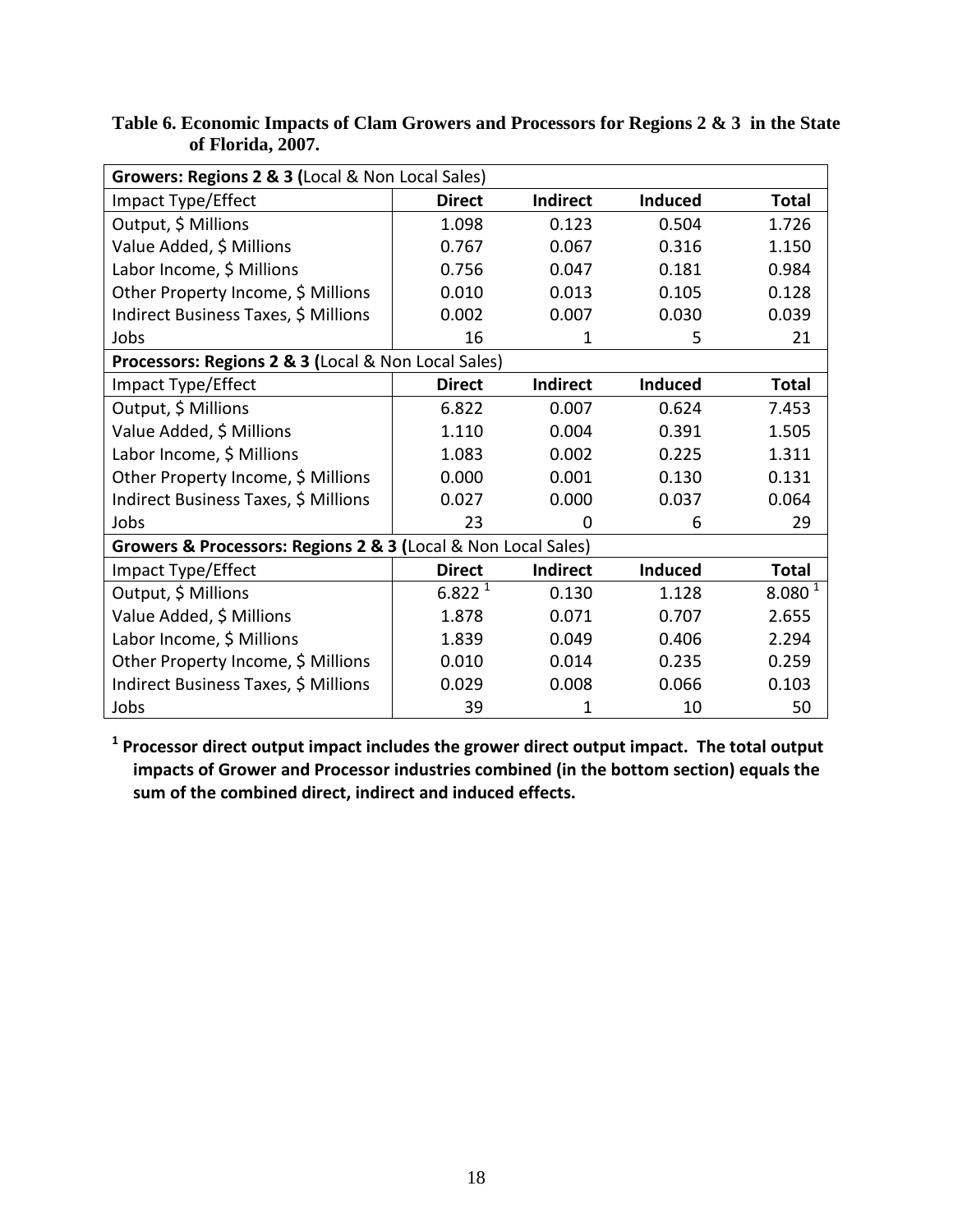| Growers: All Regions (Local & Non Local Sales)              |                     |                 |                |              |  |
|-------------------------------------------------------------|---------------------|-----------------|----------------|--------------|--|
| Impact Type/Effect                                          | <b>Direct</b>       | <b>Indirect</b> | Induced        | <b>Total</b> |  |
| Output, \$ Millions                                         | 18.996              | 4.227           | 13.714         | 36.936       |  |
| Value Added, \$ Millions                                    | 12.735              | 1.235           | 8.452          | 22.421       |  |
| Labor Income, \$ Millions                                   | 12.519              | 0.893           | 4.781          | 18.193       |  |
| Other Property Income, \$ Millions                          | 0.181               | 0.175           | 2.863          | 3.219        |  |
| Indirect Business Taxes, \$ Millions                        | 0.035               | 0.167           | 0.808          | 1.009        |  |
| Jobs                                                        | 270                 | 45              | 128            | 443          |  |
| Processors: All Regions (Local & Non Local Sales)           |                     |                 |                |              |  |
| Impact Type/Effect                                          | <b>Direct</b>       | Indirect        | <b>Induced</b> | <b>Total</b> |  |
| Output, \$ Millions                                         | 26.730              | 3.190           | 5.129          | 35.049       |  |
| Value Added, \$ Millions                                    | 4.324               | 1.564           | 3.194          | 9.083        |  |
| Labor Income, \$ Millions                                   | 4.219               | 1.003           | 1.848          | 7.070        |  |
| Other Property Income, \$ Millions                          | 0.000               | 0.372           | 1.052          | 1.424        |  |
| Indirect Business Taxes, \$ Millions                        | 0.105               | 0.189           | 0.294          | 0.588        |  |
| Jobs                                                        | 92                  | 23              | 49             | 163          |  |
| Growers & Processors: All Regions (Local & Non Local Sales) |                     |                 |                |              |  |
| Impact Type/Effect                                          | <b>Direct</b>       | Indirect        | <b>Induced</b> | <b>Total</b> |  |
| Output, \$ Millions                                         | 26.730 <sup>1</sup> | 7.417           | 18.843         | 52.990 $^1$  |  |
| Value Added, \$ Millions                                    | 17.058              | 2.800           | 11.646         | 31.504       |  |
| Labor Income, \$ Millions                                   | 16.738              | 1.896           | 6.629          | 25.263       |  |
| Other Property Income, \$ Millions                          | 0.181               | 0.548           | 3.915          | 4.643        |  |
| Indirect Business Taxes, \$ Millions                        | 0.140               | 0.356           | 1.102          | 1.598        |  |
| Jobs                                                        | 362                 | 68              | 176            | 606          |  |

**Table 7. Economic Impacts of Clam Growers and Processors for Region 1 and Regions 2 & 3 in the State of Florida, 2007.**

**1 Processor direct output impact includes the grower direct output impact. The total output impacts of Grower and Processor industries combined (in the bottom section) equals the sum of the combined direct, indirect and induced effects.**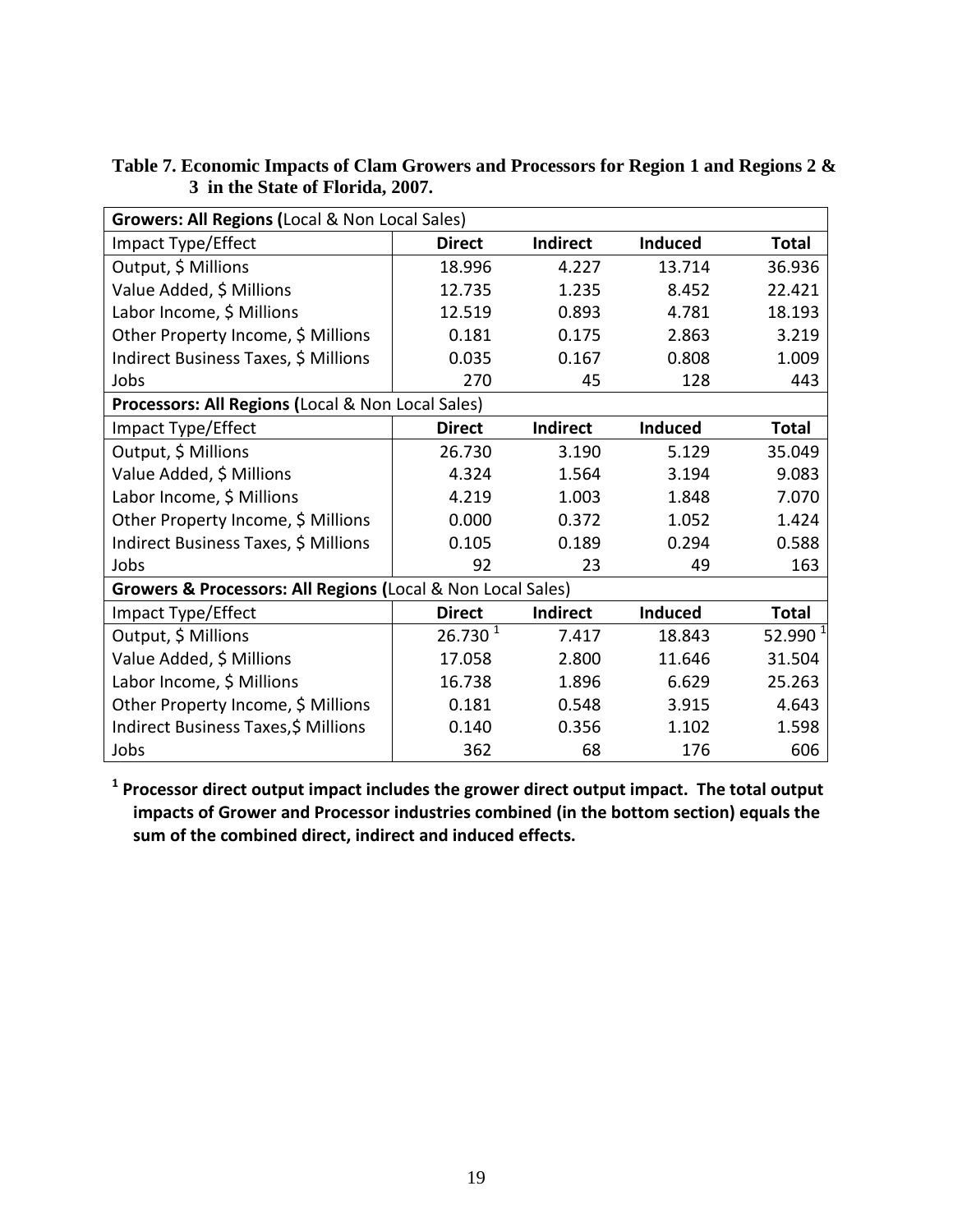# **Appendix A Survey Instrument**

The questionnaire utilized by the study was a modified version of that used in the Philippakos, et al (2001) study. The minor revisions were incorporated to accommodate more timely characteristics of the Florida hard clam culture industry.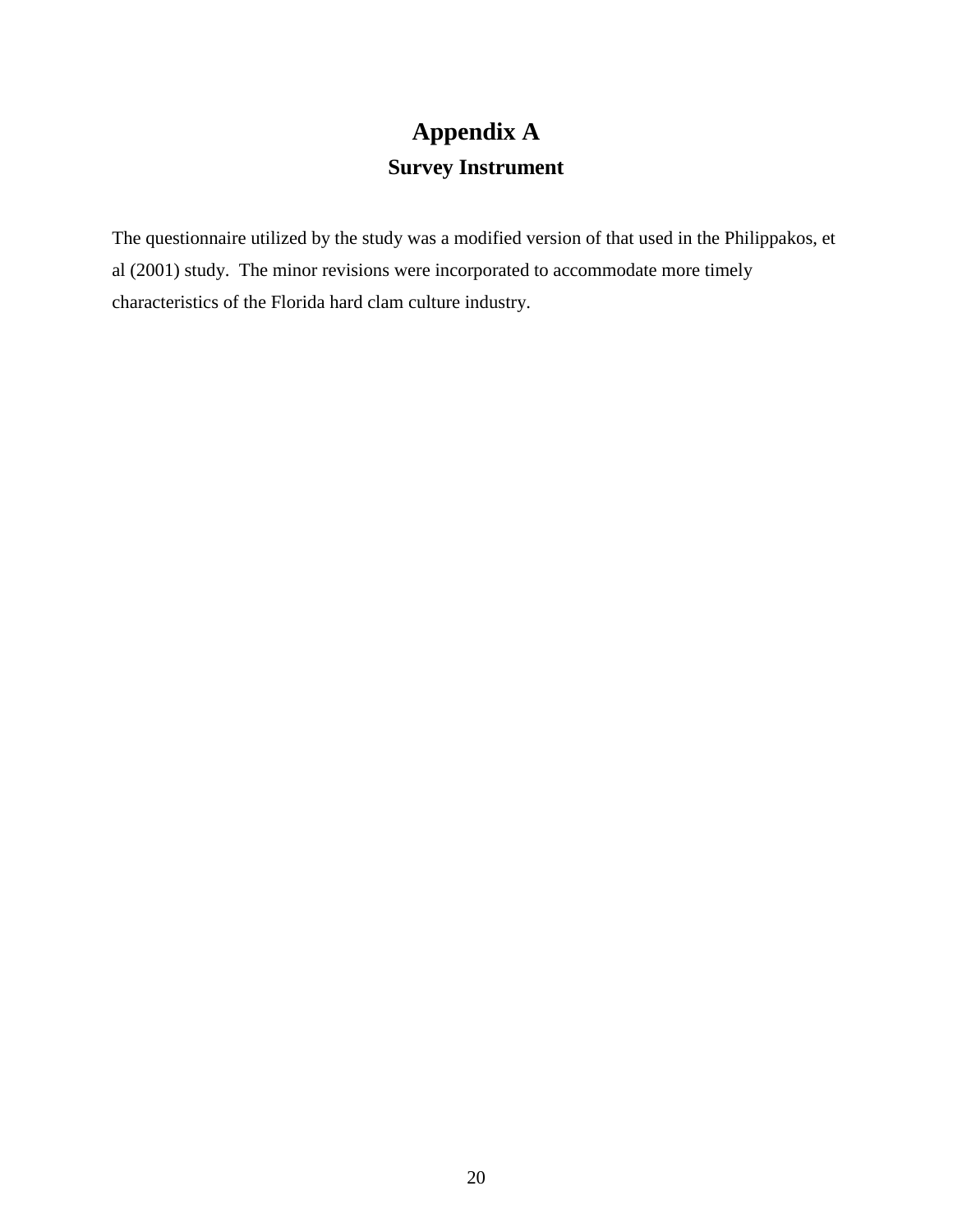# **CULTURED HARD CLAM MARKET CHANNEL ASSESSMENT FOR 2007**

*The primary purpose of this survey is to determine where Florida-grown cultured hard clams are sold, to whom, and for how much during 2007. PLEASE PROVIDE ESTIMATES.*

## **A. LOCATION OF** *CERTIFIED SHELLFISH DEALER<sup>1</sup>* **-**

**1.** Did your business have multiple certified shellfish processing plants during 2007?

**2.** In what regions (**see map below**) were your *certified shellfish processing plant(s)* located during 2007? **I** \_\_\_\_ **II** \_\_\_\_ **III** \_\_\_\_



**Florida Region Map**

**Y\_\_\_\_\_\_\_\_\_\_ N\_\_\_\_\_\_\_\_\_\_\_\_**

A list of counties in each region is provided at the end of this survey.

<sup>&</sup>lt;sup>1</sup>A shellstock shipper, shucker-packer, repacker, or depuration processor who possesses a shellfish processing plant certification license from the Florida Department of Agriculture and Consumer Services.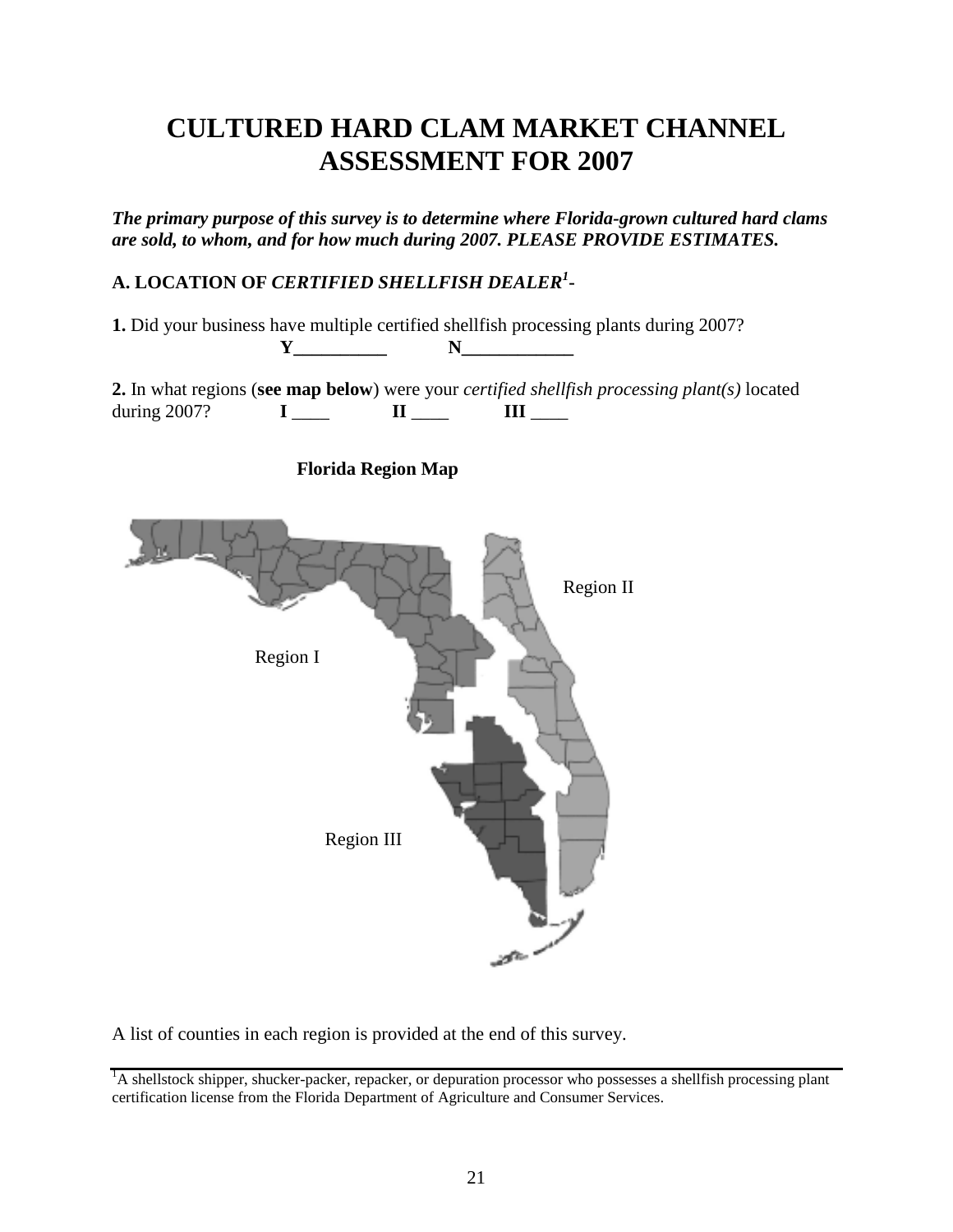**If you operated multiple certified shellfish processing plants in 2007, please complete Sections B, C and D for each plant. You should have received a survey for each location. However, if you do combine your responses, please let us know.**

Combined responses for multiple plant locations? Y\_\_\_\_\_\_\_\_\_\_\_\_\_\_\_\_\_\_\_\_\_\_\_\_\_\_\_\_\_\_\_\_

## **B. NUMBER AND SALES OF CULTURED CLAMS SOLD -**

**1.** What was the total *number* (*estimate across all sizes*) of Florida-grown hard clams you *processed and sold* during 2007? \_\_\_\_\_\_\_\_ clams

**2.** What was the total *sales value* (*estimate across all sizes*) of Florida-grown hard clams you *processed and sold* during 2007? \$ \_\_\_\_\_\_\_\_

## **C. ORIGIN OF CULTURED CLAM SUPPLY –**

| Consider THREE sources of clams $---$ Your Lease(s) |                      |
|-----------------------------------------------------|----------------------|
|                                                     | <b>Other Growers</b> |
|                                                     | Wholesalers          |

**1.** Of the *total number* of clams you processed and sold in 2007, *estimate* how many were obtained from the following sources:

**Your Lease(s)** \_\_\_\_\_\_ **Other Growers** \_\_\_\_\_\_ **Wholesalers** \_\_\_\_\_\_

Note Total should add up to answer for question **B. 1.**

**2.** Of those clams obtained from **Your Lease(s)**, *estimate* what *percent* were grown on leases in each region?

**I**  $\%$  **II**  $\%$  **III**  $\%$ 

**3.** Of those clams obtained from **Other Growers**, *estimate* what *percent* were obtained from growers in each region?

**I** \_\_\_\_\_\_\_% **II** \_\_\_\_\_\_\_% **III** \_\_\_\_\_\_\_%

**4.** Of those clams obtained from **Wholesalers**, *estimate* what *percent* were obtained from wholesalers in each region?

**I** \_\_\_\_\_\_\_% **II** \_\_\_\_\_\_\_% **III** \_\_\_\_\_\_\_%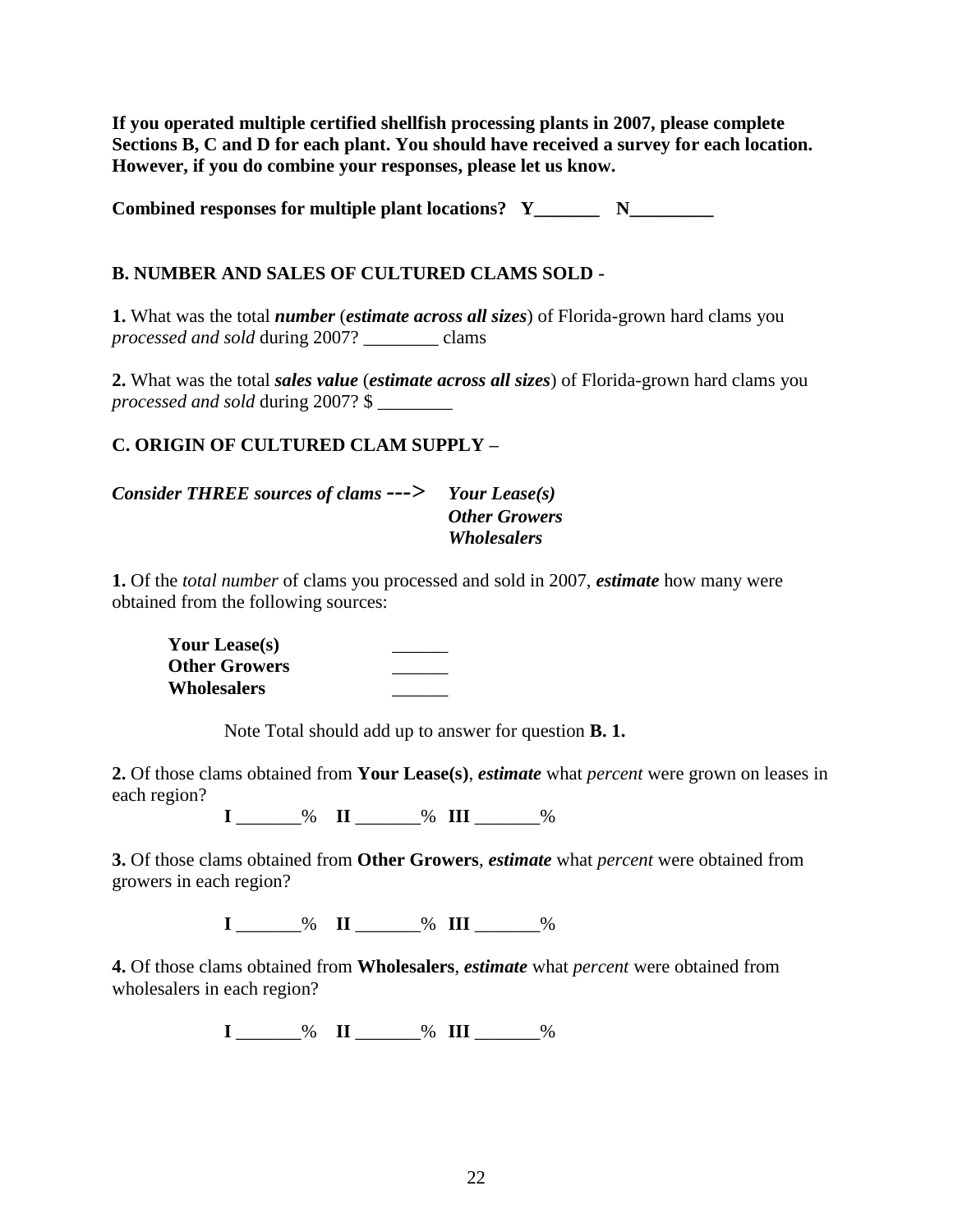### **D. DESTINATION OF CULTURED CLAM SALES -**

The following questions ask for volume and price information. Price may vary by size of clam, time of year, order quantity, etc. **Please provide only an** *average* **price (including all shipping costs) by type of buyer where possible.**

*Consider four destinations of clams you sell ---> Inside your region Outside your region ... but in Florida Outside of Florida ... but in USA Outside of USA*

**1.** Of the *total number* of clams you processed and sold in 2007, *estimate* how many were sold to buyers in the following locations? Note Total should add up to the answer for Question **B.1.**

| Inside your region                  |  |
|-------------------------------------|--|
| Outside your region  but in Florida |  |
| Outside of Florida  but in USA      |  |
| <b>Outside of USA</b>               |  |

**2.** Of the clams sold **Inside your region**, who did you sell them to?

|                             | $\%$ | Average Price per Clam |
|-----------------------------|------|------------------------|
| Other wholesalers           |      |                        |
| Restaurants / food service  |      |                        |
| <b>Retail Seafood Shops</b> |      |                        |
| Direct to consumers         |      |                        |
|                             |      |                        |

**3.** Of the clams sold **Outside of your region ... but in Florida**, who did you sell them to?

|                             | $\%$ | Average Price per Clam |
|-----------------------------|------|------------------------|
| Other wholesalers           |      |                        |
| Restaurants / food service  |      |                        |
| <b>Retail Seafood Shops</b> |      |                        |
| Direct to consumers         |      |                        |

**4.** Of the clams sold **Outside of Florida** (*including* international sales), who did you sell them to?

|                             | $\%$ | Average Price per Clam |
|-----------------------------|------|------------------------|
| Other wholesalers           |      |                        |
| Restaurants / food service  |      |                        |
| <b>Retail Seafood Shops</b> |      |                        |
| Direct to consumers         |      |                        |
|                             |      |                        |